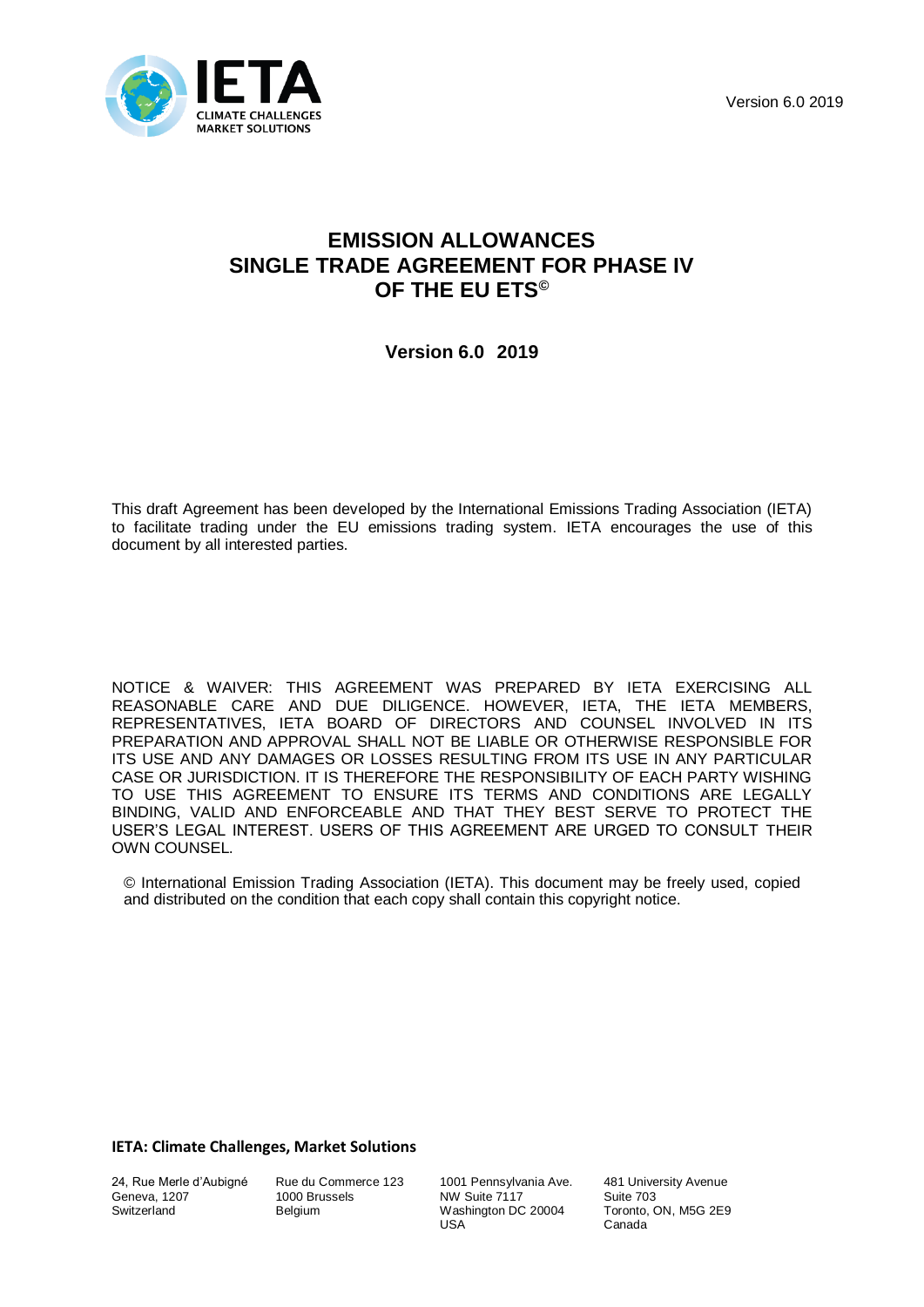

#### **Foreword**

*The International Emissions Trading Association (IETA) was created in June 1999 to promote carbon pricing and emissions trading at national and international levels, as an essential part of the business response to global climate change. Our members include leading multinational companies from across the carbon trading cycle: emitters, solution providers, brokers, financial services, verifiers and law firms.*

*IETA works for the development of an active, global greenhouse gas market, in order to ensure that carbon becomes a global commodity and lower cost carbon reductions can be valued and captured wherever they occur. Cross-border trading, hedging and derivative instruments are an essential part of a global carbon market.* 

*The vision of the architects of the UN Kyoto Protocol system was that compliance markets and project-based emissions reductions could be brought together in a single system across the world. Since the Protocol was completed, greenhouse gas compliance systems have developed more at national and regional levels, but the desire to link these systems directly or indirectly is shared by Governments, economists and alike. For this to happen in a consistent way across national boundaries the market needs to develop consistent and harmonised units of value and reliable legal instruments that reduce the risks and transaction costs of trading.*

*In recent years, substantial new systems have started or are emerging in California and other US States, in New Zealand, Mexico, Korea, China, Canadian Provinces and many other cities, states and regions across the world, along with a rapidly-growing voluntary sector. The need for rapid growth of these systems into a truly global market, liquid enough to promote an efficient private sector response to emissions reduction policies across the world, has never been greater. And the experience gained in the early days of the EUETS and CDM markets – for instance how design features, and details of registries and transaction systems can create or destroy security and trust – needs to be built into the instruments used in the new markets, as well as the reforms of the old ones.* 

*From its inception, IETA has focussed on the creation of systems and instruments that will promote and ensure effective business participation. The first specialist carbon emissions trading contracts and agreements were produced by IETA and are still used by many market participants. This version 6.0 of IETA's SINGLE TRADE AGREEMENT FOR THE EU ETS (the "STA"), builds on that history and responds to today's more complex needs in the EU ETS. It reflects input from market players across Europe and the world.* 

The intention of the new STA is to provide a document that is complimentary to the updated version of *the IETMA and to provide the market with a version that is provisioned for Phase IV of the EU ETS. We believe that this new STA will promote efficiency and help increase liquidity in all segments of the EU ETS.*

Wirk Forrish

Dirk Forrister, President & CEO, IETA 19 June 2019

#### **Questions or comments?**

For general comments regarding this document and questions concerning the work of IETA please contact Simon Henry (henry@ieta.org) +41 22 737 05 07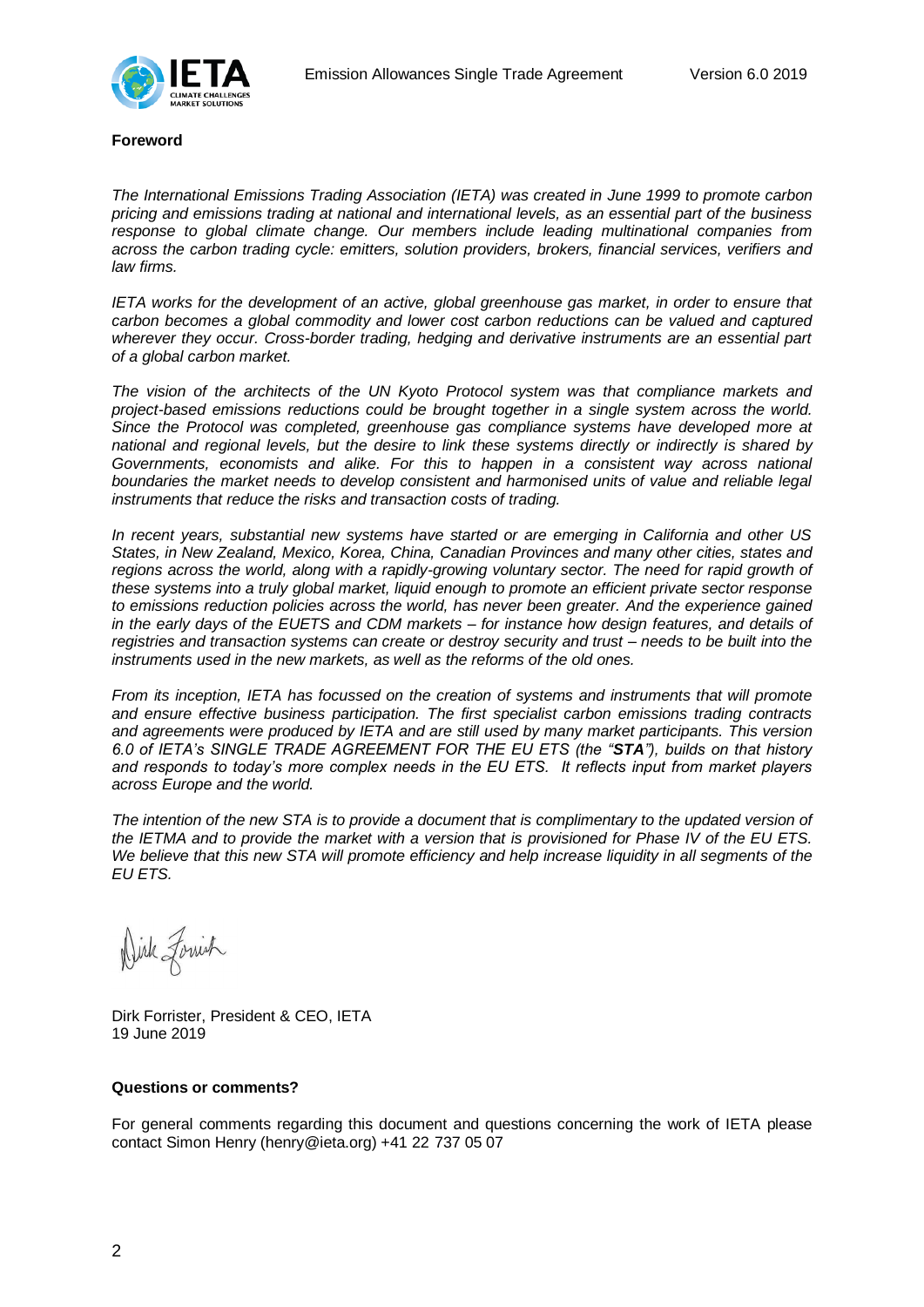

## **Table of Contents**

| 2              |  |
|----------------|--|
| 3              |  |
| $\overline{4}$ |  |
| 5              |  |
| 6              |  |
| $\overline{7}$ |  |
| 8              |  |
| 9              |  |
| $10^{-}$       |  |
|                |  |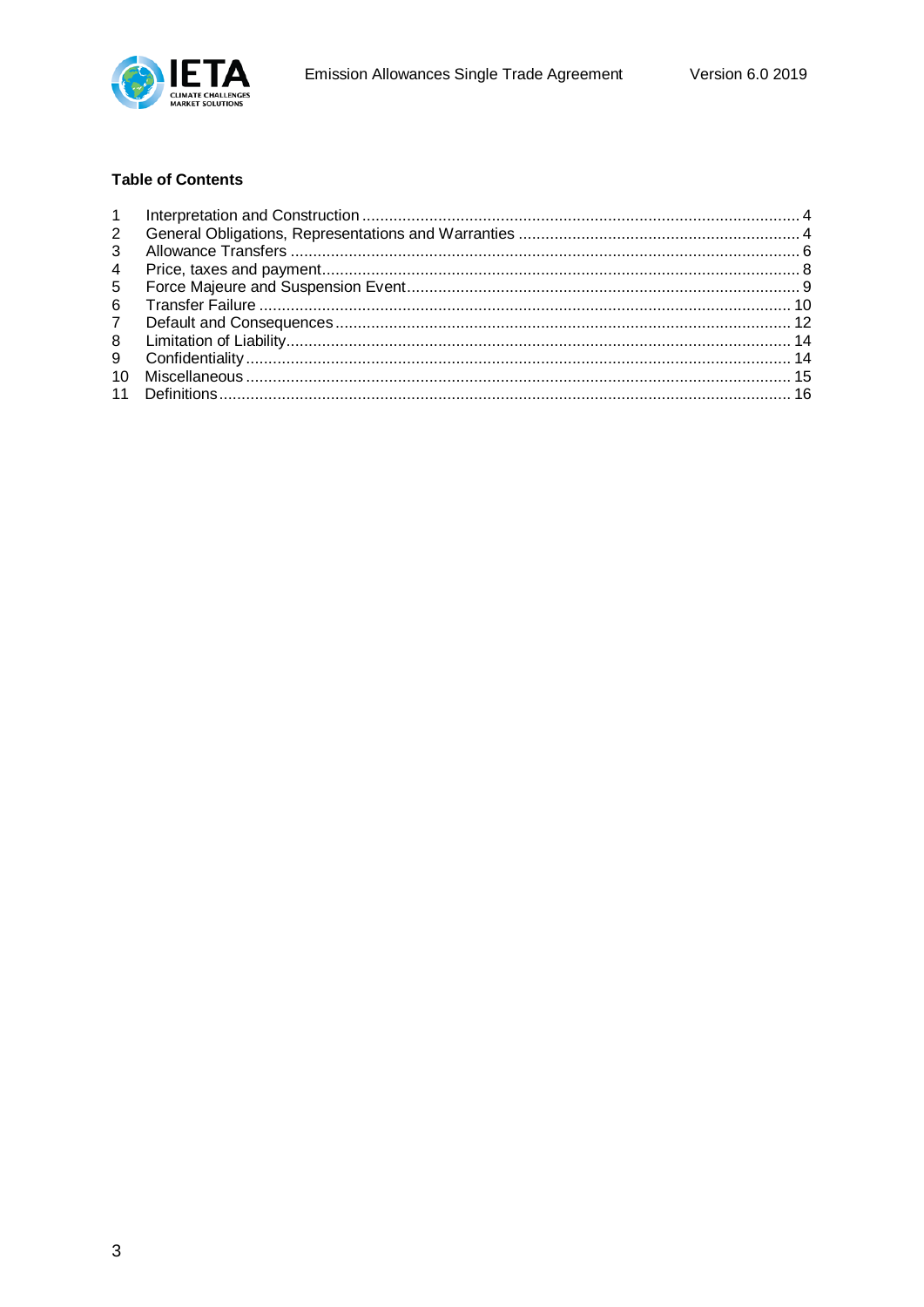

# **EMISSION ALLOWANCES SINGLE TRADE AGREEMENT FOR THE EU ETS Dated** \_\_\_\_\_\_\_\_\_\_\_\_\_\_\_

## **Between**

**[Entity name]** a **[corporation, limited partnership, etc.]** existing under the laws of **[•]** (Registered No: **[•]**) whose **[registered/principal/operational]** office is at **[•]** (the "**Delivering Party**");

and

**[Entity name]** a **[corporation, limited partnership, etc.]** existing under the laws of **[•]** (Registered No: **[•]**) whose **[registered/principal/operational** office is at **[•]** (the "**Receiving Party**").

## **Recitals**

- A. The EU (as defined below) and the Member States (as defined below) have established a Trading System (as defined below) under which participants may buy and sell allowances for greenhouse gas emissions.
- B. The Delivering Party wishes to sell, and the Receiving Party wishes to purchase, certain allowances under the Trading System.

In consideration of the mutual undertakings in this Emissions Allowances Single Trade Agreement for the EU ETS (the "**Agreement**") and for other good and valuable consideration, the receipt and sufficiency of which the Parties acknowledge, the Parties agree as follows:

#### <span id="page-3-0"></span>**1 Interpretation and Construction**

The following interpretive provisions apply to this Agreement.

- (a) Reference to any legal instrument includes amendments, consolidations, reenactments and replacements of it.
- (b) Unless otherwise specified, any reference to a "clause" or "schedule" is a reference to a clause or schedule of this Agreement.
- (c) Words in the singular are to be interpreted as including the plural, and vice versa, to the extent the context permits or requires.
- (d) Any reference to "time" is deemed to be CET unless otherwise specified.
- (e) Unless otherwise specified, where a date specified in this Agreement to be a Delivery Date would otherwise fall on a day that is not a Banking Day, then such date will be deemed to be the next following day that is a Banking Day.

## <span id="page-3-1"></span>**2 General Obligations, Representations and Warranties**

- 2.1 Each Party represents and warrants to the other Party that:
	- (a) it has the power and authority to enter into and perform its obligations under this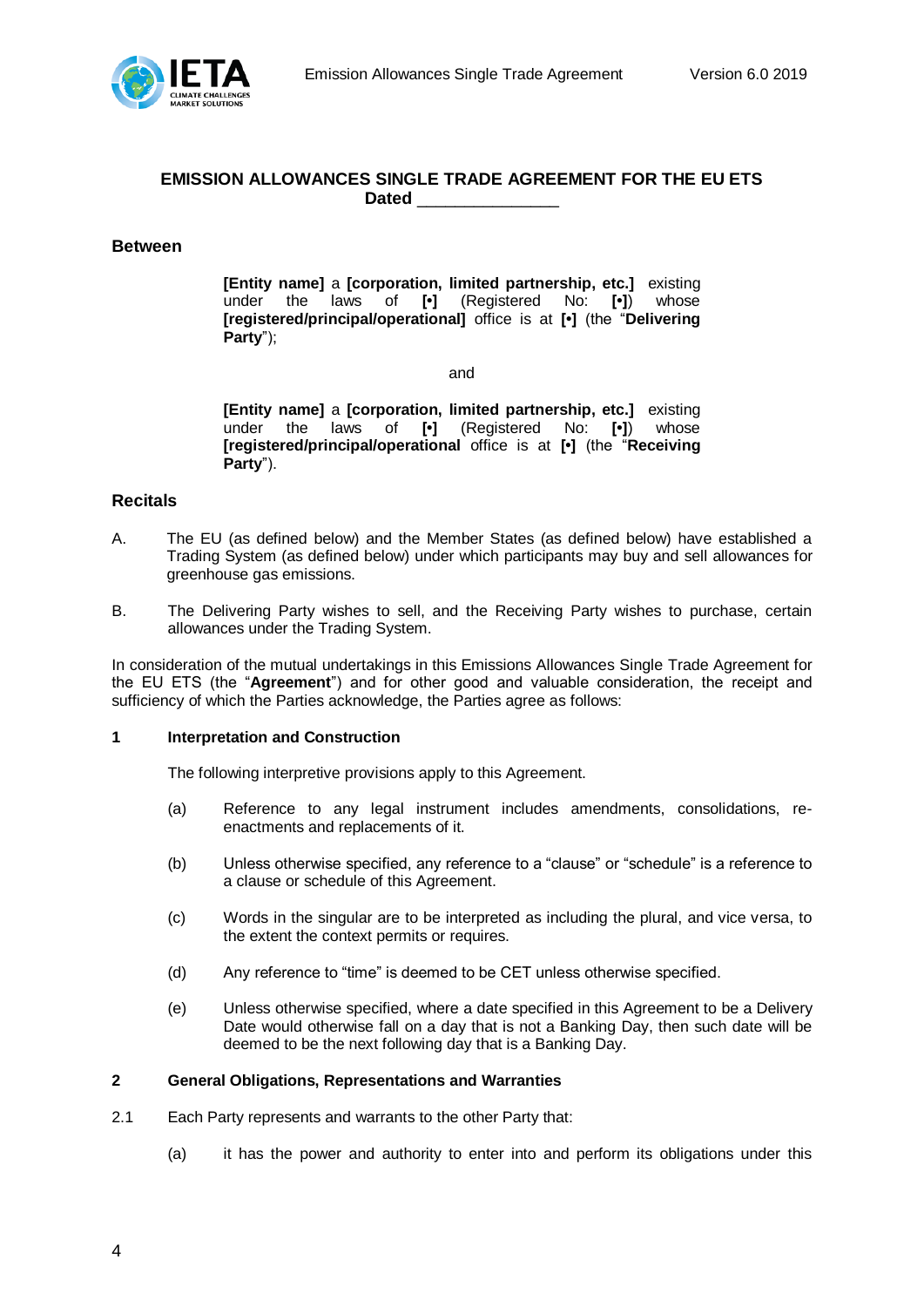

Agreement;

- (b) by entering into this Agreement, it will not breach the terms of any contract with any third party;
- (c) it is not relying upon any representations of the other Party other than those expressly set out in this Agreement;
- (d) it has entered into this Agreement after a full opportunity to review its terms and conditions, has a full understanding of those terms and conditions and of their risks, and is capable of assuming those risks;
- (e) the other Party is not acting as a fiduciary or an advisor for it, nor has the other Party given to it any advice, representation, assurance or guarantee as to the expected performance, benefit or result of this Agreement;
- (f) it has, if the Delivering Party, taken all necessary steps to create or otherwise obtain the Allowances that are the subject of this Agreement;
- (g) it has at all times fully complied with the Trading System Rules to the extent necessary to permit the Transfer contemplated by this Agreement;
- (h) it has negotiated, entered into and executed this Agreement as principal (and not as agent or in any other capacity, fiduciary or otherwise); and
- (i) it is entering into this Agreement in a commercial capacity and that, with respect to the Agreement, it is in all respects subject to civil and commercial law.
- 2.2 Each Party shall maintain in full force and effect all Required Authorisations at all times during the term of the Agreement.
- 2.3 Without prejudice to clause 2.2, each Party shall:
	- (a) conduct its affairs, otherwise than as addressed by clause 5, so as not to give the Relevant Authority cause to refuse, reject or cancel the Transfer (whether in whole or in part) requested to be made pursuant to clause 3;
	- (b) ensure that on a Delivery Date, it has or will have one or more Accounts validly registered in a Registry in accordance with the Trading System Rules; and
	- (c) it has, in respect of each Account it has specified in this Agreement and when the facility to do so has become available, nominated all of the other Party's specified Accounts in this Agreement as 'trusted accounts' for the purposes of the Registries Regulation.
- 2.4 The Delivering Party shall Transfer to the Receiving Party the Validity Period Traded Allowances free and clear of all liens, security interests, claims and encumbrances or any interest in or to them by any person (the "**No Encumbrance Obligation**"). The consequences of a breach by a Party of the No Encumbrance Obligation under this clause 2.4 will be in accordance with the terms specified in clauses 2.5 to clause 2.7 below.
- 2.5 Without prejudice to any defences available to the Delivering Party (including, but not limited to, any defences of statutes of limitation or similar), following written notice of that breach from the Receiving Party to the Delivering Party (irrespective of how long after the relevant Delivery Date such notice is provided) and subject to clause 2.7 below, the Receiving Party:
	- (a) shall determine the Encumbrance Loss arising from that breach either on the date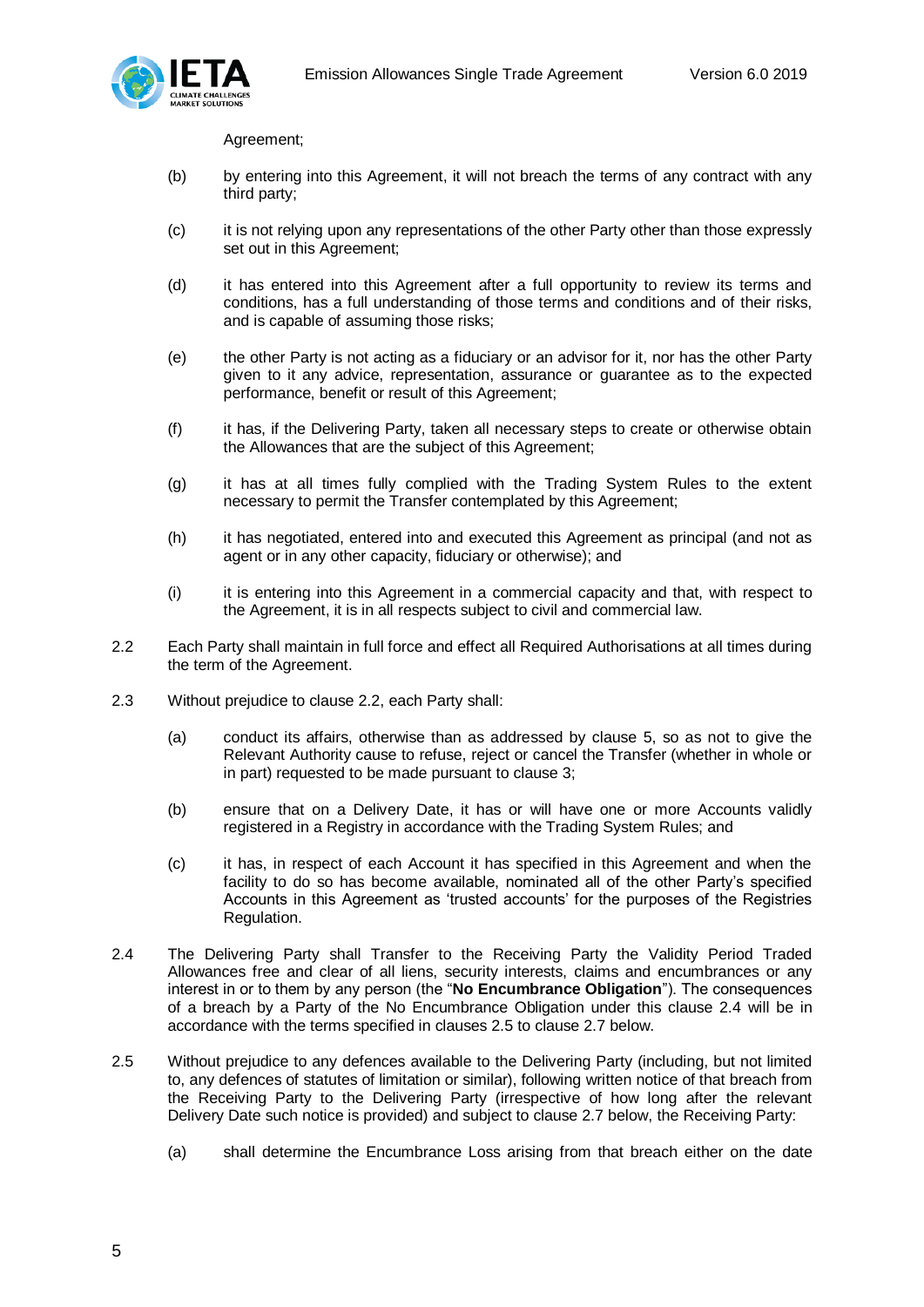

such notice is deemed to be received or as soon as reasonably practicable thereafter (the "**Encumbrance Loss Amount**"); and

(b) shall notify the Delivering Party of such Encumbrance Loss Amount due, including detailed support for its calculation.

The Receiving Party is not required to enter into replacement transactions in order to determine such Encumbrance Loss Amount.

- 2.6 By no later than the third  $(3<sup>rd</sup>)$  Banking Day after the later of (i) receipt of a valid invoice in connection with such Encumbrance Loss Amount and (ii) receipt of the abovementioned notice of such Encumbrance Loss Amount, the Delivering Party shall pay the Encumbrance Loss Amount to the Receiving Party, which amount shall bear interest in accordance with clause 4.4. Upon payment of the Encumbrance Loss Amount by the Delivering Party, the Parties shall have no further obligations in respect of that breach. The Receiving Party acknowledges that its exclusive remedies in respect of such breach are those set out in clauses 2.4 to 2.5.
- 2.7 Where a breach of the No Encumbrances Obligation is caused by the Transfer of an Affected Allowance, the Delivering Party shall be liable for the Encumbrance Loss Amount if, at the date it first acquired, received or purchased such Affected Allowance it was not acting in good faith; otherwise, the Delivering Party shall only be liable for the Encumbrances Loss Amount if, and without prejudice to any other defences available to the Delivering Party (including, but not limited to, any defences of statutes of limitation or similar):
	- (a) the Receiving Party, whether or not the holder of such Affected Allowance, who is subject to a claim of the Original Affected Party, has, in order to resist or avoid any Encumbrance Loss Amount from arising, used its best endeavours to defend such a claim in respect of that Affected Allowance (including, if available, by relying on Article 40 of the Registries Regulation or any equivalent legal principle under its applicable national law) and was unsuccessful (other than for reasons of its own lack of good faith); or
	- (b) the Receiving Party, whether or not the holder of such Affected Allowance, who acted in good faith in respect of its purchase of such Affected Allowance and who is subject to a claim of a third party (other than the Original Affected Party) in respect of that Affected Allowance, has used all reasonable endeavours to mitigate the Encumbrance Loss Amount.

## <span id="page-5-0"></span>**3 Allowance Transfers**

- 3.1 The Delivering Party agrees to sell and the Receiving Party agrees to buy Validity Period Traded Allowances that are *[\*EU Allowances/ Aviation EU Allowances]*<sup>1</sup> on the terms and conditions of this Agreement and the Trading System Rules and laws applicable for the Transfer.
- 3.2 The Delivery Date(s) together with the corresponding Periodic Quantity are set out in the delivery schedule below:

| A                |                          |
|------------------|--------------------------|
| Delivery Date(s) | <b>Periodic Quantity</b> |
| r•1              | Г•1                      |

<sup>1</sup> Delete as applicable

1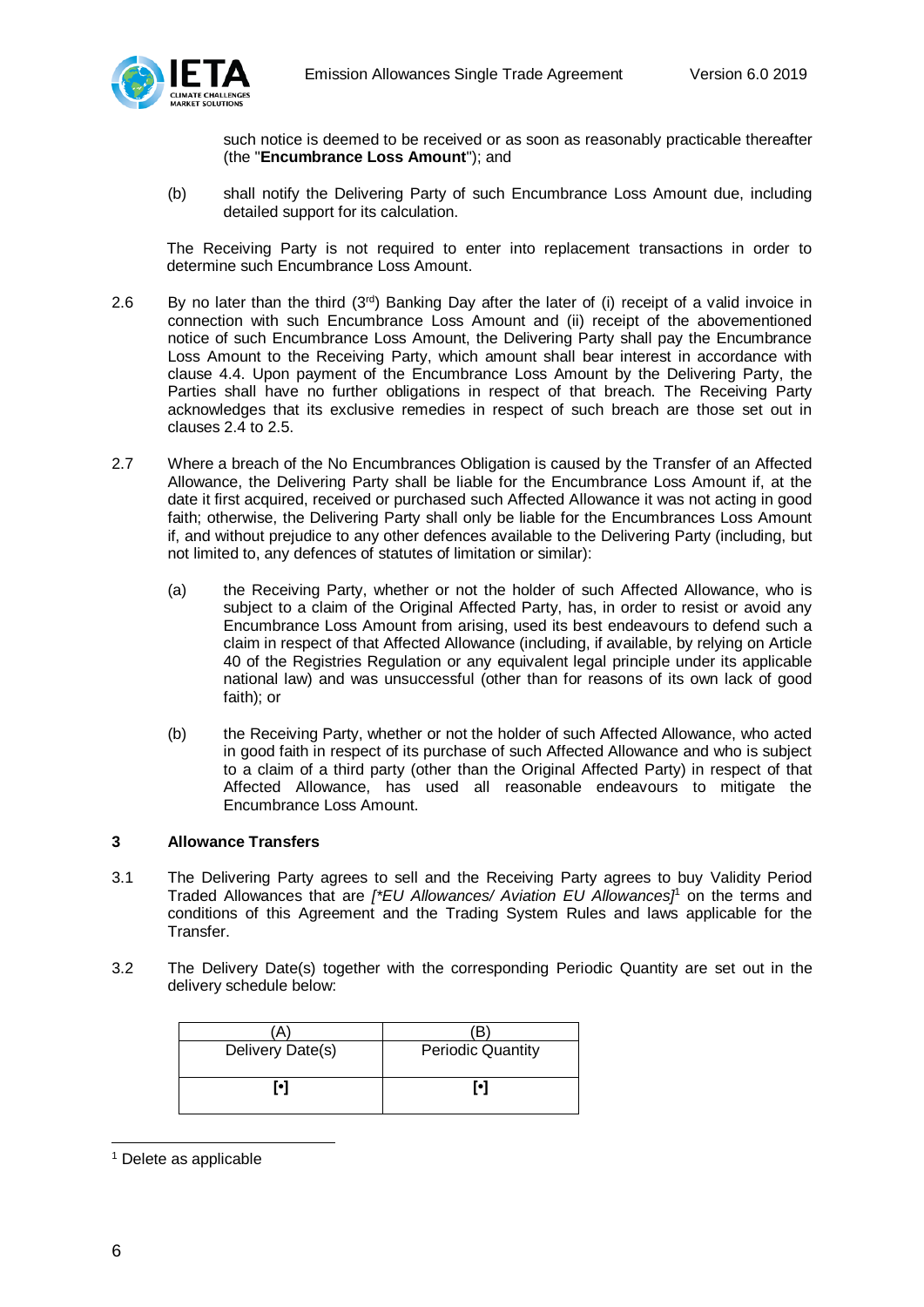

| $\lbrack \cdot \rbrack$ | $[\cdot]$ |
|-------------------------|-----------|
| $\lbrack \cdot \rbrack$ | $[\cdot]$ |
| $\lbrack \cdot \rbrack$ | $[\cdot]$ |
| $\lbrack \cdot \rbrack$ | $[\cdot]$ |

3.3 With respect to each Delivery Date referred to in column (A) of the delivery schedule in clause 3.2, the Delivering Party shall Transfer (or procure the Transfer of) the corresponding Periodic Quantity of Allowances referred to in column (B) of the delivery schedule in clause 3.2 by no later than that Delivery Date from any Account in any Registry to the relevant Receiving Party's Account (as set out in the table below); provided, however, that if one or more Delivering Party's Accounts are specified in the table below, the Receiving Party agrees that the Delivering Party's obligation to Transfer Allowances under this Agreement shall be limited to an obligation to Transfer such Allowances from any such specified Delivering Party's Account(s) to the relevant Receiving Party's Account.

Where more than one Receiving Party's Account has been specified, such Accounts are set out in order of preference and the Delivering Party shall Transfer Allowances from either:

- (a) any Account (where no Delivery Party Account is specified); or
- (b) any Delivering Party's Account,

to the first listed Receiving Party's Account, unless in respect of such Receiving Party's Account, it is prevented from so doing by an event or circumstance that would be a Force Majeure or Suspension Event if the first listed Receiving Party's Account were the only Receiving Party's Account so listed. In such circumstances, the provisions of this paragraph will apply iteratively as though the next listed Receiving Party's Account were the first listed.

3.4 Details of the Delivering Party's Account(s) (if specified) are as follows:

| Delivering Party's Account(s) Details |                         |  |  |  |  |
|---------------------------------------|-------------------------|--|--|--|--|
|                                       | $\lbrack \cdot \rbrack$ |  |  |  |  |
| 2                                     | [•]                     |  |  |  |  |
| 3                                     | Г•1                     |  |  |  |  |

Details of the Receiving Party's Account(s), are as follows:

| Receiving Party's Account(s) Details |     |  |  |  |
|--------------------------------------|-----|--|--|--|
|                                      | [•] |  |  |  |
| 2                                    | [•] |  |  |  |
| 2                                    | M.  |  |  |  |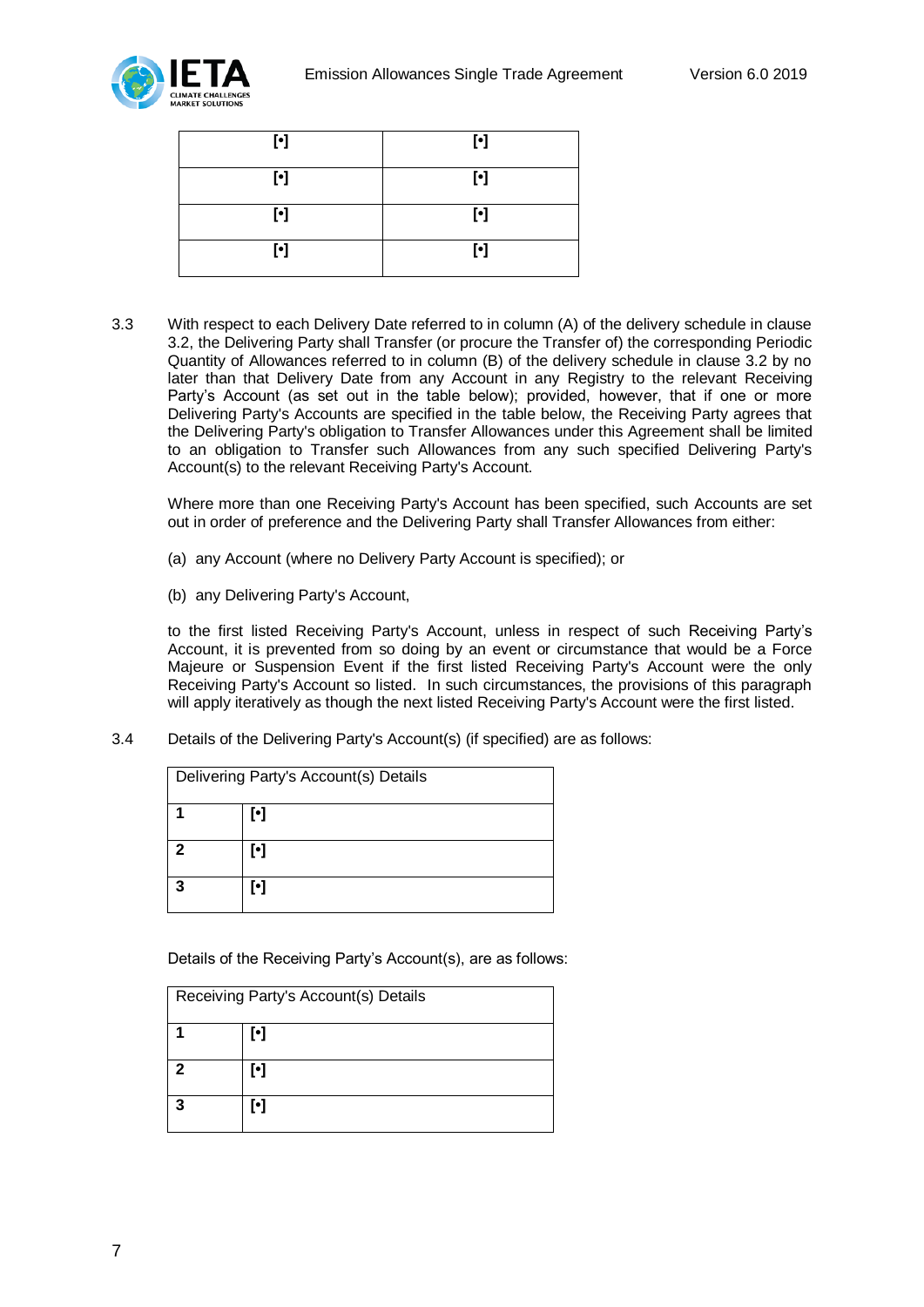

- 3.5 The Transfer shall be considered to be completed for the purposes of this Agreement when the Allowances are received in the Receiving Party's Account in accordance with the Registries Regulation, whereupon risk of loss, related to the Allowances, or any portion thereof, shall transfer from the Delivering Party to the Receiving Party.
- 3.6 The Parties agree to co-operate with each other in relation to the Transfer and to do such things as are necessary in accordance with, and as required by, the Trading System in order to Transfer the Allowances to the Receiving Party's Account by each Delivery Date referred to in column (A) of the delivery schedule in clause 3.2.
- 3.7 Each Party agrees with the other that, so long as either Party has any obligation under this Agreement and where either Party has specified particular Receiving Party's Account(s) or Delivering Party's Account(s) in the tables set out in clause 3.4 above:
	- (a) the Receiving Party may with the consent of the Delivering Party:
		- (i) amend the order in which the Receiving Party's Accounts are listed; and/or
		- (ii) specify additional Receiving Party's Account(s),

provided that the Receiving Party notifies the Delivering Party in writing of such amendment or addition no later than thirty (30) calendar days before a Delivery Date under this Agreement and the Delivering Party has provided its consent in writing to such amendment or addition no later than ten (10) Banking Days before the relevant Delivery Date;

(b) the Delivering Party may specify additional Delivering Party's Account(s) provided that the Delivering Party notifies the Receiving Party in writing of such addition no later than ten (10) Banking Days before a Delivery Date.

#### <span id="page-7-0"></span>**4 Price, taxes and payment**

- 4.1 The Receiving Party shall pay the Delivering Party [*\*insert detail*] per Allowance (the "**Allowance Price**"). With respect to each Delivery Date, the purchase price shall be the product of the relevant Periodic Quantity and the Allowance Price (the "**Periodic Purchase Price**").
- 4.2 All amounts referred to in this Agreement are exclusive of any applicable VAT chargeable on the supply or supplies for which such amounts form the whole or part of the consideration for VAT purposes. The VAT treatment of any Transfer shall be determined pursuant to the VAT law of the jurisdiction where the relevant supply or supplies are deemed to take place for VAT purposes. If VAT is properly chargeable on any such supply or supplies, the Receiving Party shall pay to the Delivering Party an amount equal to the VAT, if any, chargeable in the Delivering Party's jurisdiction; provided, however, that (i) such amount shall only be required to be paid once the Delivering Party provides the Receiving Party with a valid VAT invoice in relation to that amount and (ii) the Receiving Party shall be under no obligation to make any payment to the Delivering Party in respect of VAT which the Receiving Party must self-assess under the reverse charge rule or any similar system in the Receiving Party's jurisdiction. Each Party shall, to the extent permitted by law, provide the other with any additional valid VAT invoices as required for the purposes of this Agreement and, to the extent required by law, shall correctly account for any VAT properly due in its jurisdiction.

Subject to each Party's obligations relating to VAT, each Party shall cause all royalties, taxes, duties, levies and other sums (including, without limitation, any stamp duty, other documentary taxes, climate change levy or other environmental tax or levy) ("**Other Taxes**") legally payable by that Party arising in connection with this Agreement to be paid. In addition, in the event that the Delivering Party is required by law to pay any Other Taxes which are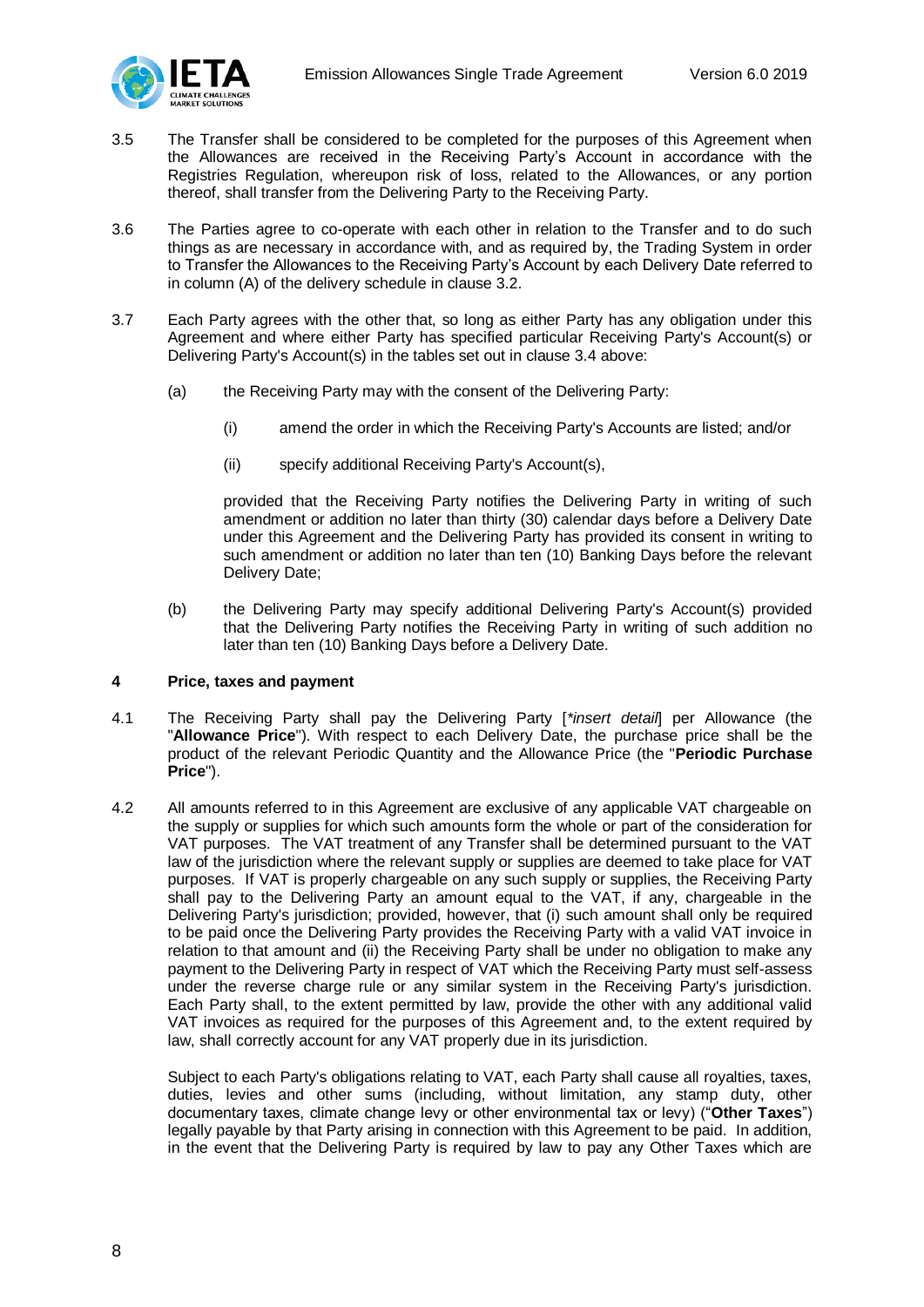

properly for the account of the Receiving Party, the Receiving Party shall promptly indemnify or reimburse the Delivering Party in respect of such Other Taxes. In the event that the Receiving Party is required by law to pay, deduct or withhold any Other Taxes which are properly for the account of the Delivering Party, the Receiving Party may deduct or withhold such amount of any such Other Taxes from the Periodic Purchase Price referred to in clause 4.1, and the Delivering Party shall promptly indemnify or reimburse the Receiving Party in respect of such Other Taxes not so deducted or withheld.

4.3 By no later than the fifth (5<sup>th</sup>) Banking Day after a Delivery Date and to and to the extent that Allowances to be Transferred in accordance with clause 3 of this Agreement have been Transferred by the Delivering Party and received by the Receiving Party in the Receiving Party's Account on or before that Delivery Date (the "**Payment Due Date**"), the Receiving Party shall pay the Periodic Purchase Price by transfer to the Delivering Party's nominated bank account number, account details of which are as follows:

### [*\*insert detail*]

- 4.4 If either Party is overdue with any payment due under this Agreement, then without prejudice to the other Party's other rights or remedies, the late-paying Party shall be liable to pay interest on the overdue amount at an annual rate equal to EURIBOR applicable from time to time plus 3% compounded monthly from and including the date payment becomes overdue to but excluding the date on which the other Party receives payment of the overdue amount together with all interest that has accrued.
- 4.5 If the rate in clause 4.4 ceases temporarily or permanently to be published then the Party owed money may substitute a rate that it considers in good faith to be equivalent to that rate published by a European clearing bank.
- 4.6 Except as otherwise expressly provided in this Agreement, each Party shall be responsible for its own costs incurred in performing its obligations under this Agreement.

#### <span id="page-8-0"></span>**5 Force Majeure and Suspension Event**

#### 5.1 **Force Majeure**

Upon the occurrence of a Force Majeure, either Party may notify the other Party in writing of the commencement of the Force Majeure. Where the notification is from the Party affected by the Force Majeure (the "**FM Affected Party**"), to the extent available to such Party, it should also provide details of the Force Majeure and a non-binding estimate of the extent and the expected duration of its inability to perform its obligations due to the Force Majeure.

The obligations of both Parties under this Agreement will be suspended for the duration of the Force Majeure. During the continuation of the Force Majeure, the FM Affected Party shall use all reasonable endeavours to overcome the Force Majeure. Upon the Force Majeure being overcome or it ceasing to subsist, both Parties will, as soon as reasonably practicable thereafter, resume full performance of their obligations under this Agreement (including, for the avoidance of doubt, any suspended obligations).

Where a Force Majeure (a) continues for a period of nine (9) Banking Days or (b) continues up until three (3) Banking Days prior to any End of Phase Reconciliation Deadline (if sooner), either Party may, by written notice to the other Party, terminate this Agreement.

5.2 If this Agreement is terminated in accordance with clause 5.1, the Parties' corresponding Transfer and acceptance obligations shall be released and discharged. The Force Majeure termination payment shall be calculated by each Party determining its FM Loss and an amount will be payable equal to one half of the difference between the FM Loss of the Party with the higher FM Loss ("X") and the FM Loss of the Party with the lower FM Loss ("Y"). If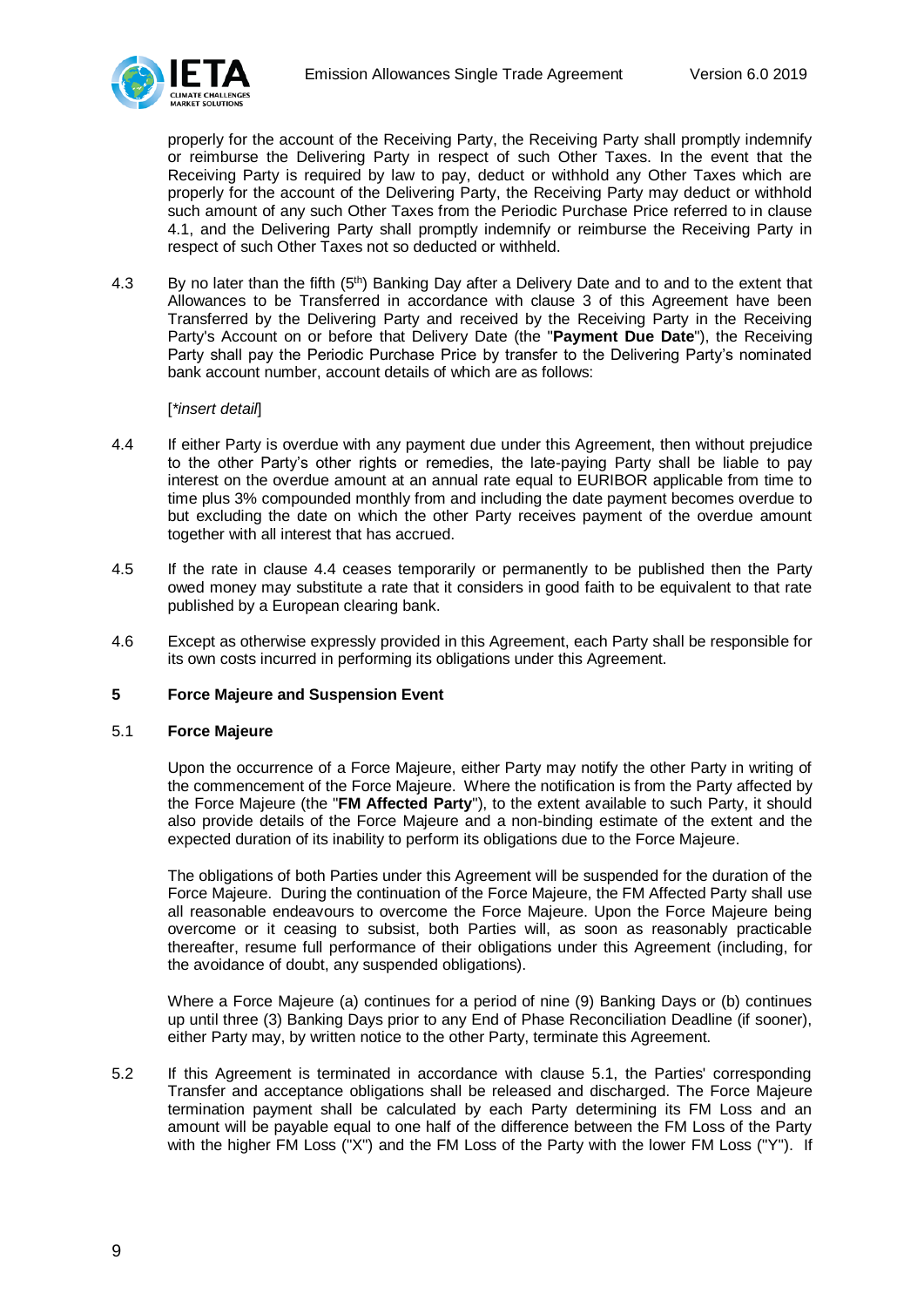

the amount payable is a positive number, Y will pay it to X; if it is a negative number, X will pay the absolute value of such amount to Y.

5.3 Where an event or circumstance that would otherwise constitute or give rise to a default also constitutes a Force Majeure or Suspension Event, it is to be treated as Force Majeure or Suspension Event and not as a default. Where an event or circumstance that would otherwise constitute Force Majeure also constitutes Suspension Event, it is to be treated as Suspension Event and not as Force Majeure.

### 5.4 **Suspension Event**

- (a) Upon the occurrence of a Suspension Event, the Party affected by the Suspension Event shall, as soon as practicable by written notice, notify the other Party of the commencement of the Suspension Event. To the extent available to the Party affected by the Suspension Event, it shall also provide details of the Suspension Event including a non-binding estimate of the duration of its inability to perform its obligations due to the Suspension Event.
- (b) Where a Suspension Event occurs, the obligations of both Parties, which would otherwise be required to be performed under this Agreement, shall be suspended for the duration of the Suspension Event. Subject to paragraph (c) below, upon the Suspension Event ceasing to exist both Parties will resume full performance of their obligations under this Agreement (including for the avoidance of doubt any suspended obligations) as soon as possible but no later than the day that is ten (10) Banking Days thereafter or, if earlier, three (3) Banking Days prior to the End of Phase Reconciliation Deadline (such date being the "**Delayed Delivery Date**"). For the avoidance of doubt, where a Delivery Date is adjusted in accordance with this clause 5.4(b), then the use of the term "Delivery Date" elsewhere in this Agreement shall be construed to be a reference to the Delayed Delivery Date.
- (c) In the event that Allowances are Transferred to the Receiving Party on or before the Delayed Delivery Date following the occurrence of a Suspension Event as contemplated by paragraph (a) above, the Receiving Party agrees to pay the Delivering Party the Periodic Purchase Price adjusted by the Cost of Carry Amount.
- (d) Where a Suspension Event continues to exist on the Long Stop Date then either Party may, by written notice to the other Party terminate this Agreement. If this Agreement is terminated in accordance with this clause 5.4(d), the Parties' corresponding Transfer and acceptance obligations under this Agreement shall be released and discharged.

## <span id="page-9-0"></span>**6 Transfer Failure**

## **6.1 Failure to Transfer by the Delivering Party**

Except to the extent:

- (a) caused by the Receiving Party's non-performance under this Agreement; or
- (b) that the Delivering Party is relieved from complying with a relevant obligation under clause 5.1; or
- (c) that the Delivering Party is relieved from complying with a relevant obligation under clause 5.4,

if the Delivering Party fails to make a Transfer to the relevant Receiving Party's Account on or before a Delivery Date for any reason, then the Receiving Party may, by notice to the Delivering Party (which, notwithstanding clause 10.2, shall be effective on the date of receipt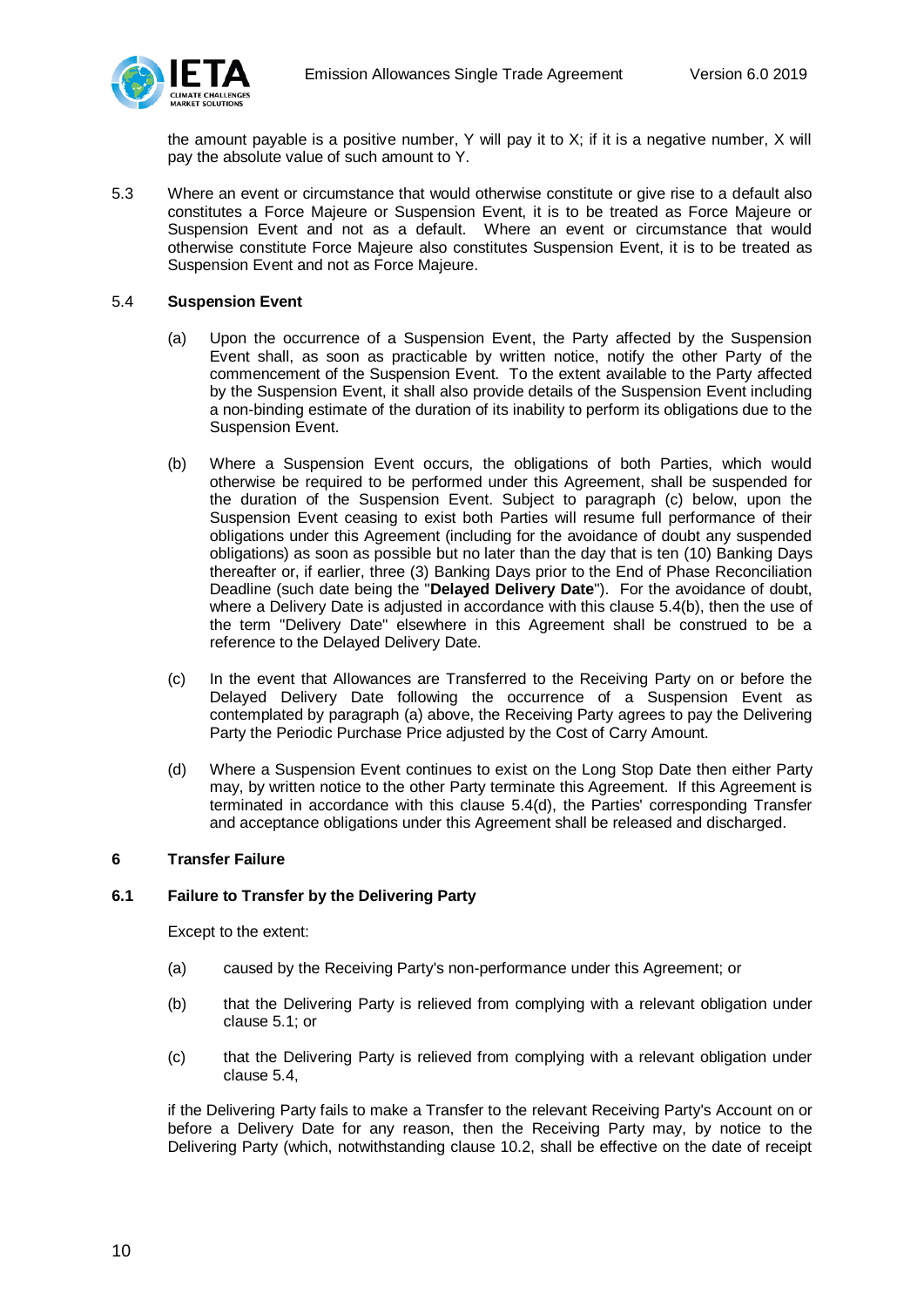

(or if such day is not a Banking Day, on the next Banking Day)), require the Delivering Party to remedy such failure and:

- (x) if such failure is remedied by the Delivering Party within one (1) Banking Day after receipt of such notice (the "**Notice Delivery Date**"), then (i) the Receiving Party shall pay to the Delivering Party the Periodic Purchase Price and (ii) the Delivering Party shall pay to the Receiving Party interest on an amount equal to the Allowance Price multiplied by the number of Validity Period Traded Allowances not Transferred to such Receiving Party's Account by that Delivery Date for the period from (and including) that Delivery Date to (but excluding) the actual date of Transfer to the Receiving Party at the rate specified in clause 4.4; but
- (y) if such failure is not remedied by the Delivering Party on or before the Notice Delivery Date, the Receiving Party may, by written notice to the Delivering Party, demand the Delivering Party pay to the Receiving Party the Receiving Party's Replacement Cost. In such a case, the Delivering Party shall pay to the Receiving Party the Receiving Party's Replacement Cost on or before the third (3<sup>rd</sup>) Banking Day following receipt of such written notice from the Receiving Party. Upon the Receiving Party's receipt of the Receiving Party's Replacement Cost, the Delivering Party's obligation to Transfer the number of Validity Period Traded Allowances not Transferred to the relevant Receiving Party's Account by the relevant Delivery Date, and the corresponding payment obligation of the Receiving Party, shall both be fully discharged and the other and future obligations of the Parties under this Agreement shall remain in full force and effect. In the event that the Delivering Party fails to make a Transfer on or before the Delayed Delivery Date following the occurrence of a Suspension Event, then, for the purposes of determining the Receiving Party's Replacement Cost, the Allowance Price will be adjusted by applying the Cost of Carry Rate for the Cost of Carry Calculation Period to the Allowance Price,

in either case adjusted to take into account any amount previously paid by the Receiving Party to the Delivering Party under this Agreement.

## **6.2 Failure to accept by the Receiving Party**

Except to the extent:

- (a) caused by the Delivering Party's non-performance under this Agreement; or
- (b) that the Receiving Party is relieved from complying with a relevant obligation under clause 5.1; or
- (c) that the Receiving Party is relieved from complying with a relevant obligation under clause 5.4,

if the Receiving Party fails to accept a Transfer to the relevant Receiving Party's Account by a Delivery Date for any reason, then the Delivering Party may, by notice to the Receiving Party (which, notwithstanding clause 10.2), shall be effective on the date of receipt (or if such day is not a Banking Day, on the next Banking Day)), require the Receiving Party to remedy such failure and:

(x) if such failure is remedied by the Receiving Party within one (1) Banking Day after receipt of such notice (the "**Notice Delivery Date**"), then (i) the Receiving Party shall pay to the Delivering Party the Periodic Purchase Price and (ii) the Receiving Party shall pay to the Delivering Party interest on an amount equal to the Allowance Price multiplied by the number of Validity Period Traded Allowances not Transferred to such Receiving Party's Account by that Delivery Date for the period from (and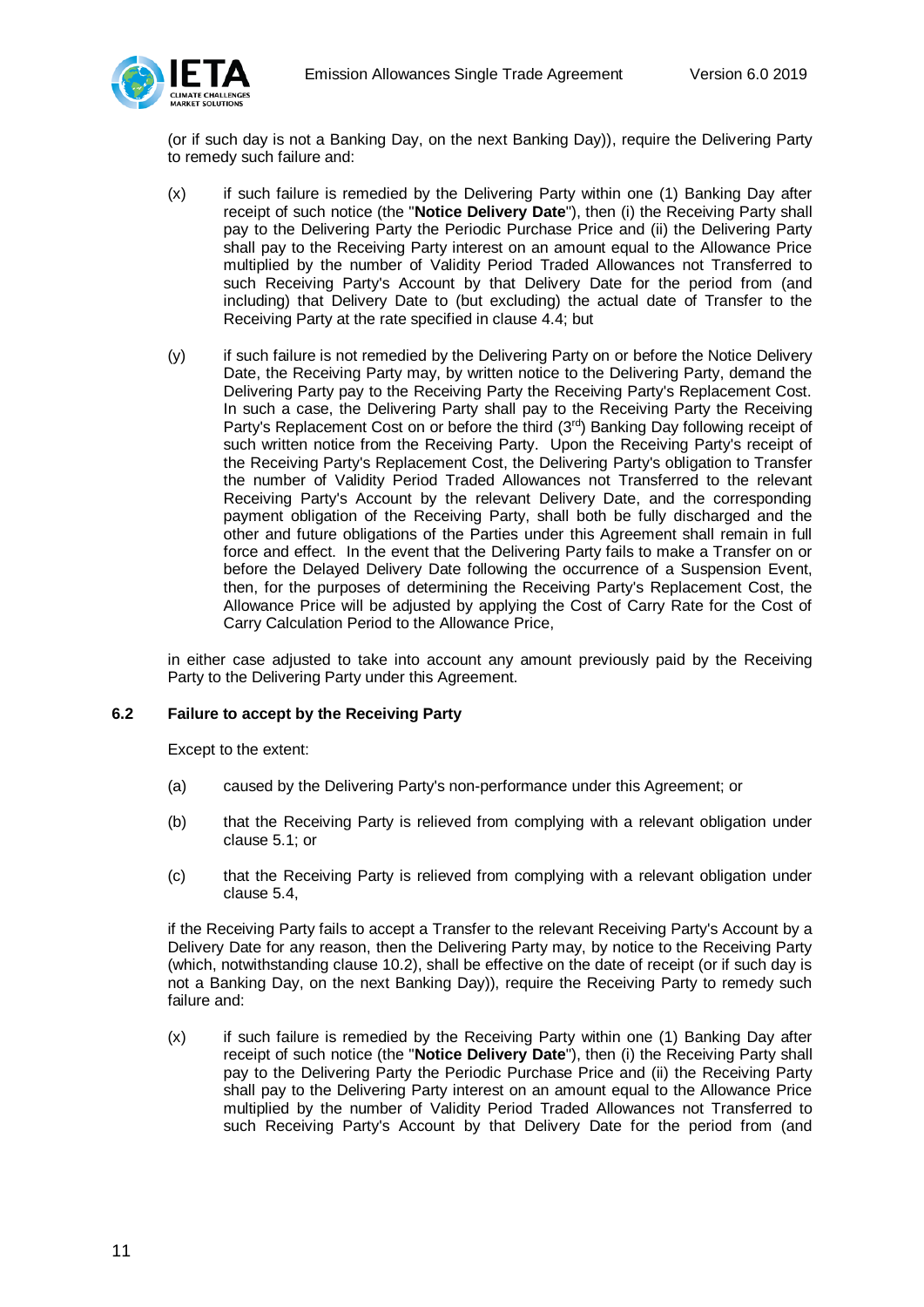

including) that Delivery Date to (but excluding) the actual date of Transfer to the Receiving Party at the rate specified in clause 4.4; but

(y) if such failure is not remedied by the Receiving Party on or before the Notice Delivery Date, the Delivering Party may, by written notice to the Receiving Party, demand the Receiving Party pay to the Delivering Party the Delivering Party's Replacement Cost. In such a case, the Receiving Party shall pay to the Delivering Party the Delivering Party's Replacement Cost on or before the third (3<sup>rd</sup>) Banking Day following receipt of such written notice from the Delivering Party. Upon the Delivering Party's receipt of the Delivering Party's Replacement Cost, the Receiving Party's obligation to accept and make payment for the relevant Transfer shall be fully discharged and the other and future obligations of the Parties under this Agreement shall remain in full force and effect. In the event that the Receiving Party fails to accept a Transfer on or before the Delayed Delivery Date following the occurrence of a Suspension Event, then, for the purposes of determining the Delivering Party's Replacement Cost, the Contract Price will be adjusted by applying the Cost of Carry Rate for the Cost of Carry Calculation Period to the Allowance Price,

in either case adjusted to take into account any amount previously paid by the Receiving Party to the Delivering Party under this Agreement.

6.3 If, on a Delivery Date, the Delivering Party delivers to the Receiving Party fewer Validity Period Traded Allowances than the Periodic Quantity, the Receiving Party's obligation to pay pursuant to clause 4 shall be reduced by an amount equal to the Default Quantity multiplied by the Allowance Price, and clauses 6.1 and 6.2 will apply in respect of the Default Quantity.

## <span id="page-11-0"></span>**7 Default and Consequences**

- 7.1 Subject to clause 5, a Party shall be in default:
	- (a) if it fails to comply with any of its obligations under this Agreement (other than an obligation referred to in clauses 7.1(b) and 7.1(c) or otherwise addressed under clause 6) and that failure is not remedied within five (5) Banking Days of the other Party's giving notice of that failure;
	- (b) if it fails to make payment when due under this Agreement, and that failure is not remedied on or before the third Banking Day after the other Party's giving notice of that failure;
	- (c) if it breaches any of the warranties set out in clause 2;
	- (d) if the Party:
		- (i) is dissolved (other than pursuant to a consolidation, amalgamation or merger);
		- (ii) becomes insolvent or is unable to pay its debts generally as they fall due, fails generally to pay, or admits in writing its inability generally to pay its debts as they become due;
		- (iii) makes a general assignment, arrangement, composition or other arrangement with or for the benefit of its creditors;
		- (iv) institutes or has instituted against it a proceeding seeking a judgment of insolvency or bankruptcy or any other relief under any bankruptcy or insolvency law or other similar law affecting creditors' rights, or a petition is presented for its winding-up or liquidation, and, in the case of any such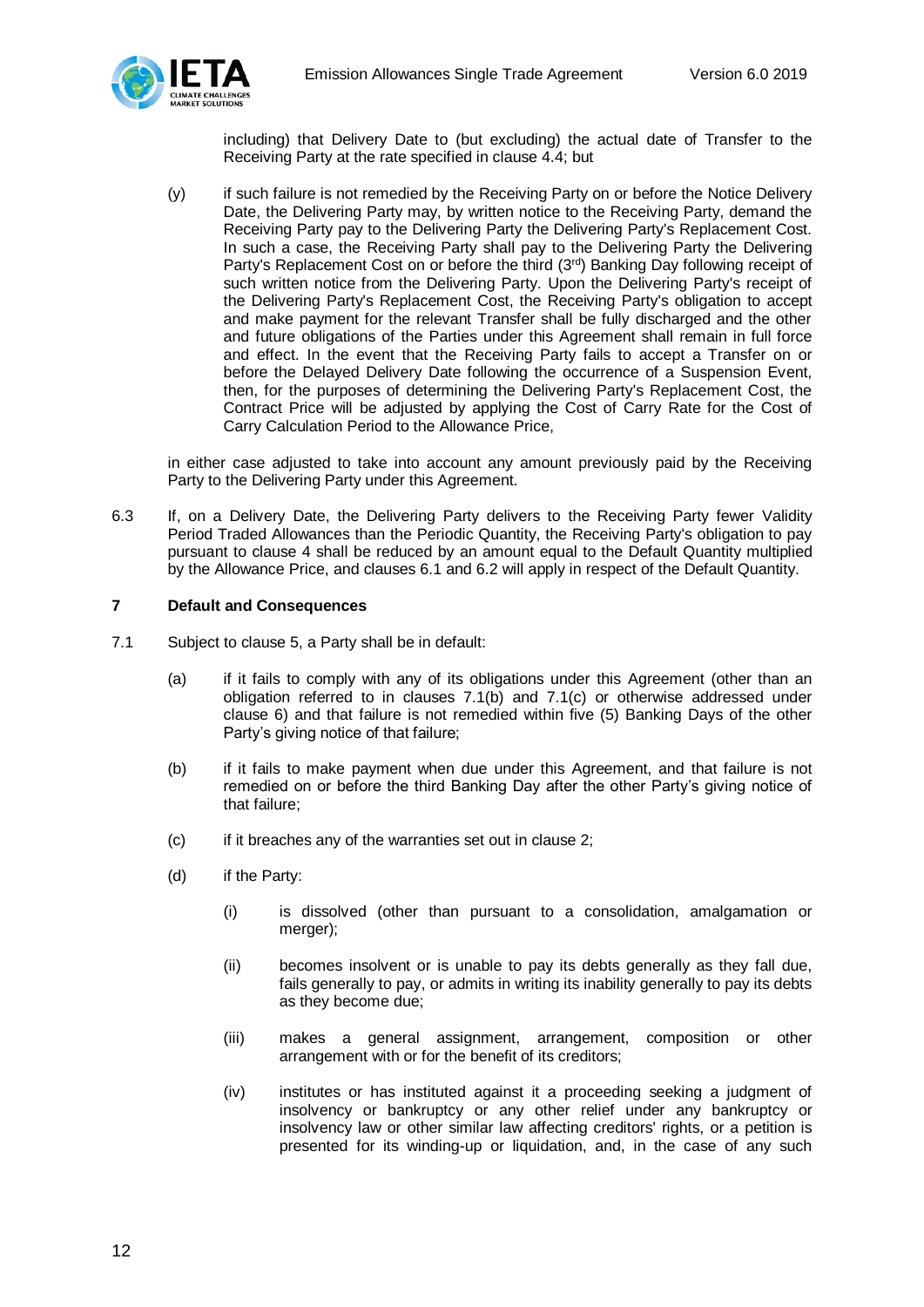

proceeding or petition instituted or presented against it, that proceeding or petition (A) results in a judgment of insolvency or bankruptcy or the entry of an order for relief or the making of an order for its winding-up or liquidation or (B) is not withdrawn, dismissed, discharged, stayed or restrained in each case within thirty days of the institution or presentation of that proceeding or petition;

- (v) has a resolution passed for its winding-up, official management or liquidation (other than pursuant to a consolidation, amalgamation or merger);
- (vi) seeks or becomes subject to the appointment of an administrator, provisional liquidator, conservator, receiver, trustee, custodian or other similar official for it or for all or substantially all its assets;
- (vii) has a secured party take possession of all or substantially all its assets or has a distress, execution, attachment, sequestration or other legal process levied, enforced or sued on or against all or substantially all its assets and that secured party maintains possession, or that process is not withdrawn, dismissed, discharged, stayed or restrained, in each case within fifteen (15) days of that event;
- (viii) causes or is subject to any event with respect to it that, under the applicable laws of any jurisdiction, has an analogous effect to any of the events specified in sub-paragraphs (i) to (vii) (inclusive) of this clause 7.1(d); or
- (ix) takes any action in furtherance of, or indicating its consent to, approval of, or acquiescence in, any of the acts referred to in this clause 7.1(d).
- 7.2 In the event of a default by the Receiving Party, the Delivering Party may terminate this Agreement immediately upon written notice to the Receiving Party. The Delivering Party shall calculate the termination payment which is the Event of Default Loss and shall notify the Receiving Party of such amount, including detailed support for the calculation of such amount. If the termination payment is:
	- (a) a positive number, the Receiving Party shall pay this amount to the Delivering Party within three Banking Days of invoice or notification of the termination payment amount, which amount bears interest in accordance with clause 4.4; or
	- (b) a negative number, the Delivering Party shall pay an amount equal to the absolute value of the termination payment to the Receiving Party within thirty Banking Days of the invoice or notification of the termination payment amount, which amount bears interest in accordance with clause 4.4.
- 7.3 In the event of a default by the Delivering Party, the Receiving Party may terminate this Agreement immediately upon written notice to the Delivering Party. The Receiving Party shall calculate the termination payment which is the Event of Default Loss and shall notify the Delivering Party of such amount, including detailed support for the calculation of such amount. If the termination payment is:
	- (a) a positive number, the Delivering Party shall pay this amount to the Receiving Party within three Banking Days of invoice or notification of the termination payment amount, which amount bears interest in accordance with clause 4.4; or
	- (b) a negative number, the Receiving Party shall pay an amount equal to the absolute value of the termination payment to the Delivering Party within thirty Banking Days of the invoice or notification of the termination payment amount, which amount bears interest in accordance with clause 4.4.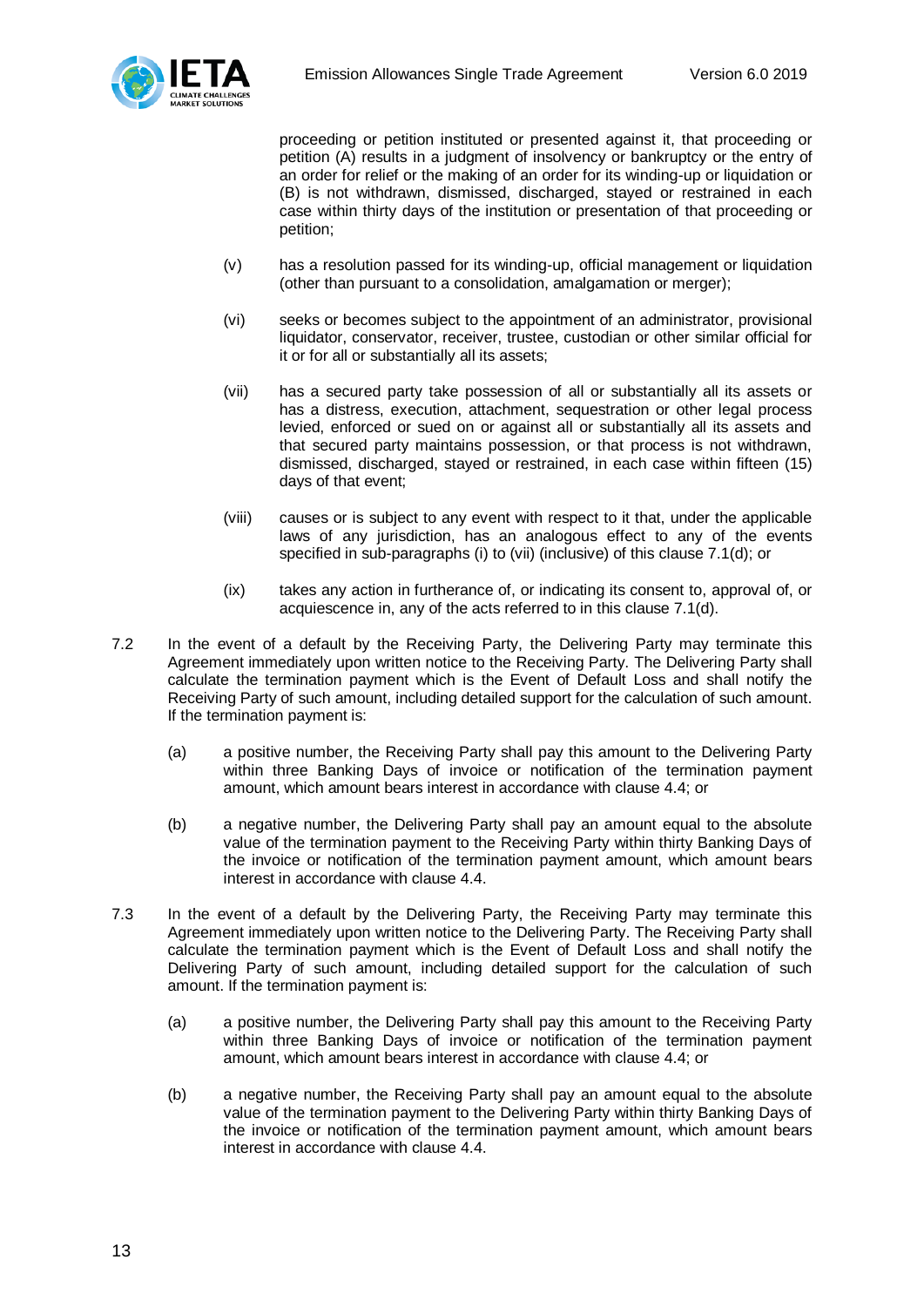

- 7.4 The amounts set out in clauses 7.2 and 7.3 are the Parties' reasonable pre-estimate of the losses that would flow from the events of default contemplated by the Parties and each Party waives the right to contest those payments as an unreasonable penalty or otherwise. No other amounts (except for interest for late payment pursuant to clause 4.4) shall be payable by either Party in respect of a default.
- 7.5 The Party not in default pursuant to the provisions of either clauses 7.2 or 7.3 (as the case may be) shall have the right to set-off any amounts owing pursuant to the provisions of either clauses 7.2 or 7.3 (as the case may be) against any Other Amounts Owing. This right of setoff shall be without prejudice to any other right of set-off, counterclaim, combination of accounts, lien, charge or other right to which any Party is at any time otherwise entitled (whether by operation of law, contract or otherwise). If an amount is unascertained, the relevant Party may reasonably estimate the amount to be set off and the Parties shall make any adjustment payment required within three (3) Banking Days of the amount becoming ascertained.

### <span id="page-13-0"></span>**8 Limitation of Liability**

- 8.1 This Agreement sets forth the full extent of the Parties' obligations and liabilities arising out of or in connection with this Agreement, and there are no conditions, warranties, representations or terms, express or implied, that are binding on the Parties except as specifically stated in this Agreement. Any condition, warranty, representation or other term which might otherwise be implied into or incorporated in this Agreement, whether by statute, common law or otherwise, is hereby expressly excluded.
- 8.2 Save as expressly provided otherwise in this Agreement, and in particular in clause 8.3 of this Agreement, neither Party shall be liable under or in connection with this Agreement for any loss of income, loss of profits or loss of contracts, or for any indirect or consequential loss or damage of any kind, in each case howsoever arising and whether caused by tort (including negligence), breach of contract or otherwise.
- [8.3 Nothing in this Agreement shall exclude or in any way limit either Party's liability for fraud, or for death or personal injury caused by its negligence.]

[\**Alternatively, those in continental jurisdictions might prefer the following clause 8.3 – delete one as appropriate]*

[\*8.3 Nothing in this Agreement shall exclude or in any way limit either Party's liability for fraud, or for death or personal injury caused by either Party's negligence, for any damage caused intentionally by either Party or for any damage caused by the gross negligence of either Party.]

## <span id="page-13-1"></span>**9 Confidentiality**

Neither Party may make any public disclosure, communication or announcement about the contents of this Agreement or of any of the other information of which it has become aware in connection with this Agreement except:

- (a) with the prior written consent of the other Party;
- (b) to the extent required by applicable law or a competent court or other competent authority;
- (c) to the professional advisers of each Party, provided that each Party ensures that the matters disclosed are kept confidential; or
- (d) in respect of information which is lawfully in the public domain.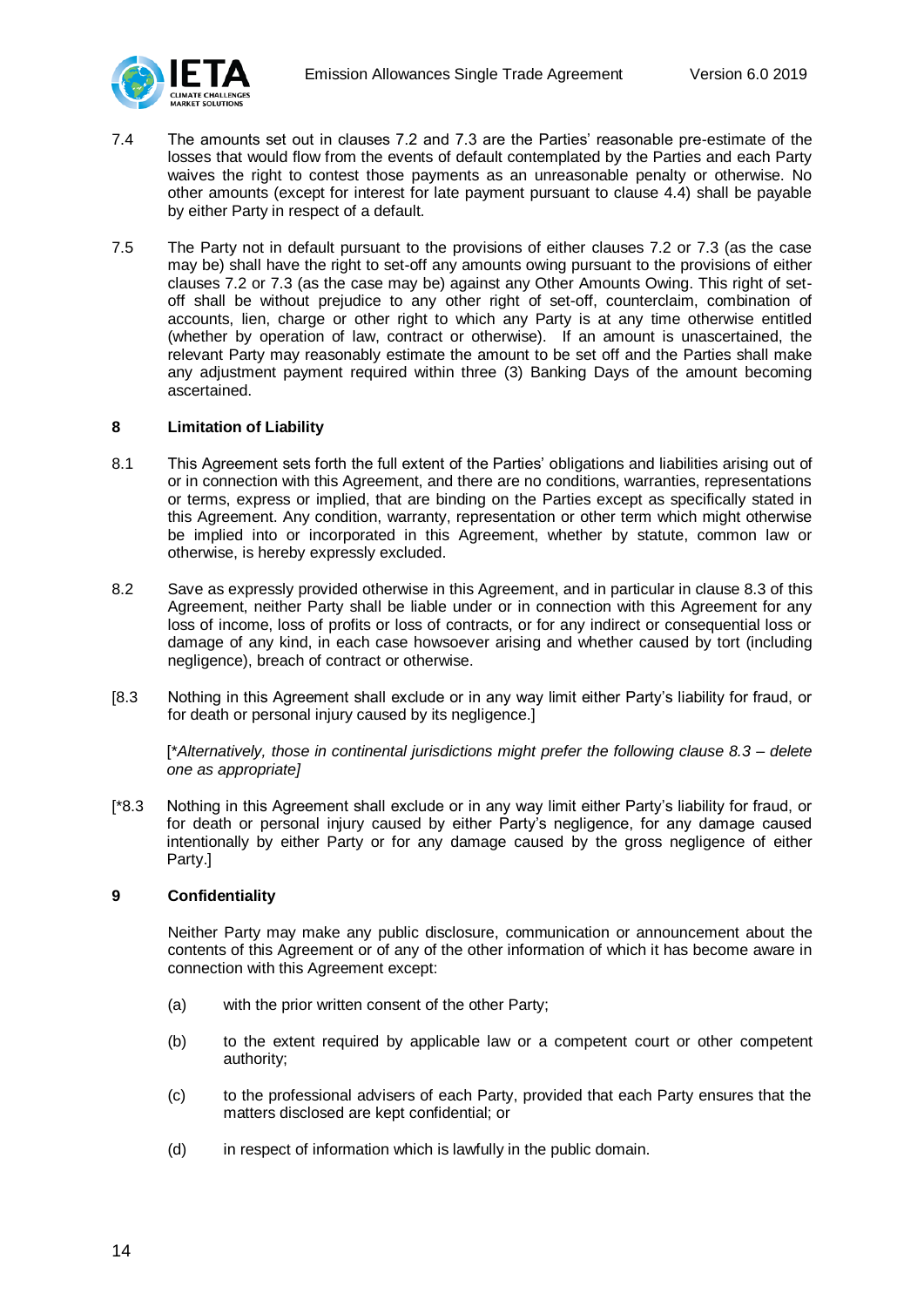

### <span id="page-14-0"></span>**10 Miscellaneous**

10.1 This Agreement shall be governed by [*\*insert detail*] law.

[\*The Parties submit to the non-exclusive jurisdiction of the [*\*insert detail*] courts to resolve any disputes that arise between them relating to this Agreement.]

*[\*Alternatively, if arbitration is preferred, the following clause should be selected insteaddelete as appropriate]*

[\*Any dispute arising under, out of or in connection with this Agreement shall be resolved by arbitration. The language of arbitration shall be [*\*insert detail (e.g. English)*]. The appointing authority shall be the [*\*insert detail (e.g Secretary General of the Permanent Court of Arbitration)*]. The number of arbitrators shall be [*\*insert detail (e.g. three)*]. The place of arbitration shall be [*\*insert detail, (eg London)*], and the applicable rules of arbitration shall be [\*insert detail (e.g. the Optional Rules for Arbitration of Disputes Relating to Natural *Resources and/or the Environment of the Permanent Court of Arbitration)*].

- 10.2 Any notice or other written communication to be given or made in respect of the Agreement by one Party to the other is to be given or made in writing to the other at the address or contact number that the other Party gives to the notifying Party from time to time or, if no address or contact number has been so given, at the other Party's registered office. A written notice is deemed to have been received:
	- (a) if delivered by hand, on the Banking Day of delivery or on the first Banking Day after the date of delivery if delivered on a day other than a Banking Day;
	- (b) if sent by registered mail, on the second Banking Day after the date of posting or, if sent from one country to another, on the fifth Banking Day after the date of posting;
	- (c) if sent by facsimile transmission and a valid transmission report confirming good receipt is generated, on the day of transmission if transmitted before 11.00am CET on a Banking Day or otherwise on the first Banking Day after transmission; or
	- (d) if sent by e-mail, on the day of receipt, if received before 11.00 am CET on a Banking Day, or otherwise on the first Banking Day after receipt.
- 10.3 Neither Party may assign or transfer all or part of this Agreement without the prior written consent of the other Party.
- 10.4 The failure of either Party to enforce or to exercise at any time or for any period of time any term of or any right pursuant to this Agreement does not constitute, and shall not be construed as, a waiver of such term or right and shall in no way affect that Party's right later to enforce or to exercise it.
- 10.5 If any term of this Agreement is found to be illegal, invalid or unenforceable under any applicable law, such term shall, insofar as it is severable from the remaining terms, be deemed omitted from this Agreement and shall in no way affect the legality, validity or enforceability of the remaining terms.
- 10.6 The Agreement constitutes the entire agreement and understanding of the Parties with respect to its subject matter and supersedes and extinguishes any representations previously given or made with respect to its subject matter other than those given or made in the Agreement, but nothing in this clause 10.6 limits or excludes any liability for fraud in relation to those representations.
- 10.7 Clauses 5.2, 5.4(d), 7, 8, 9 and 10 shall remain in full force and effect notwithstanding the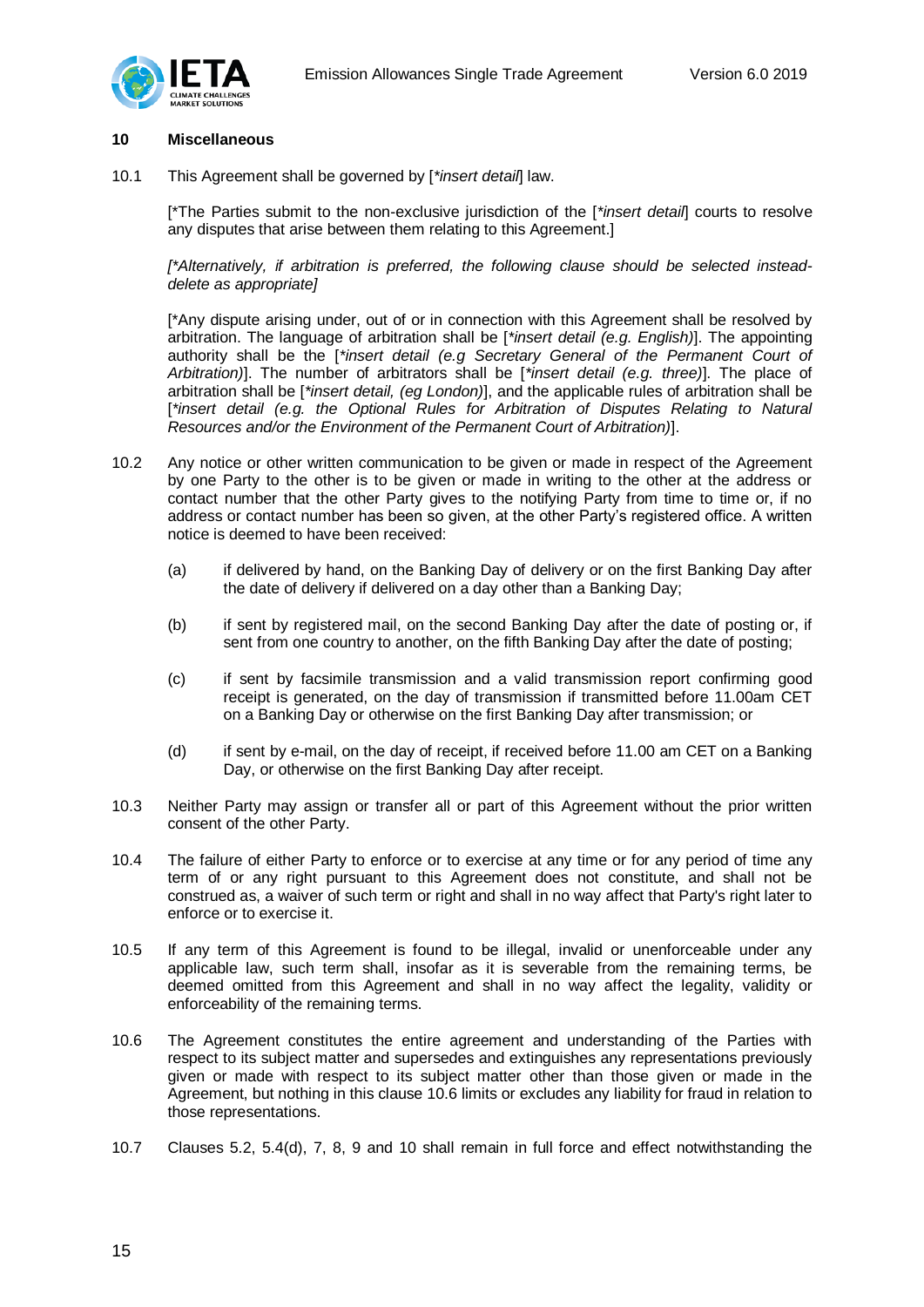

expiry or termination of this Agreement.

- 10.8 The relationship of the Parties is that of independent contractors dealing at arm's length. Except as otherwise stated in this Agreement, nothing in this Agreement shall constitute the Parties as partners, joint venturers, fiduciaries or co-owners, or constitute either Party as the agent, employee or representative of the other, or empower either Party to act for, bind or otherwise create or assume any obligation on behalf of the other, and neither Party shall hold itself out as having authority to do the same.
- 10.9 The Parties shall do and execute all such further acts and things as are reasonably required to give full effect to the rights given under this Agreement.
- 10.10 No alteration to or variation of this Agreement shall take effect unless and until the same is in writing and signed on behalf of each of the Parties by a duly authorised representative.
- 10.11 Subject to the rights that may accrue to any successor or permitted assignees of the Parties, no provision of the Agreement is be construed as creating any rights enforceable by a third party, and all third party rights implied by law are, to the extent permissible by law, excluded from this Agreement.
- 10.12 Each Party hereby acknowledges to the other Party and consents that such other Party may, from time to time, and without further notice, electronically record telephone conversations between the Parties' respective representatives in connection with this Agreement or other commercial matters between the Parties.
- 10.13 With reference to the warranty pursuant to clause 2.1(i), each Party hereby consents generally in respect of any legal action or other proceedings arising out of or in connection with the Agreement, to the giving of any relief or to the issue of any process in connection with such action or proceedings, irrespective of the jurisdiction in question. Each Party hereby irrevocably waives any rights of sovereign immunity which it may now or which it may subsequently acquire in respect of its position or any property and/or assets (present or subsequently acquired and wherever located) belonging to it.

#### <span id="page-15-0"></span>**11 Definitions**

In this Agreement:

"**Account**" means any digital record of a Party or person in any relevant Registry that will be used to record the issue (if applicable), holding, transfer, acquisition, surrender, cancellation, and replacement of Allowances.

"**Administrator Event**" means the suspension of some or all of the processes of a Registry or the EUTL in accordance with the Registries Regulation by the National Administrator or the Central Administrator (as applicable) due to:

- A. a security breach or following reasonable suspicion of a breach of security which threatens the integrity of the registries system (including any back up facilities); or
- B. scheduled or emergency maintenance on the Registry; or
- C. the failure to operate and maintain the Registry in accordance with the Registries Regulation or any other applicable law.

"**Affected Allowance**" means an Allowance which is or is alleged to have been the subject of an Unauthorised Transfer as confirmed by an Appropriate Source.

"**Aircraft Operator**" means an "aircraft operator" as defined in the Directive.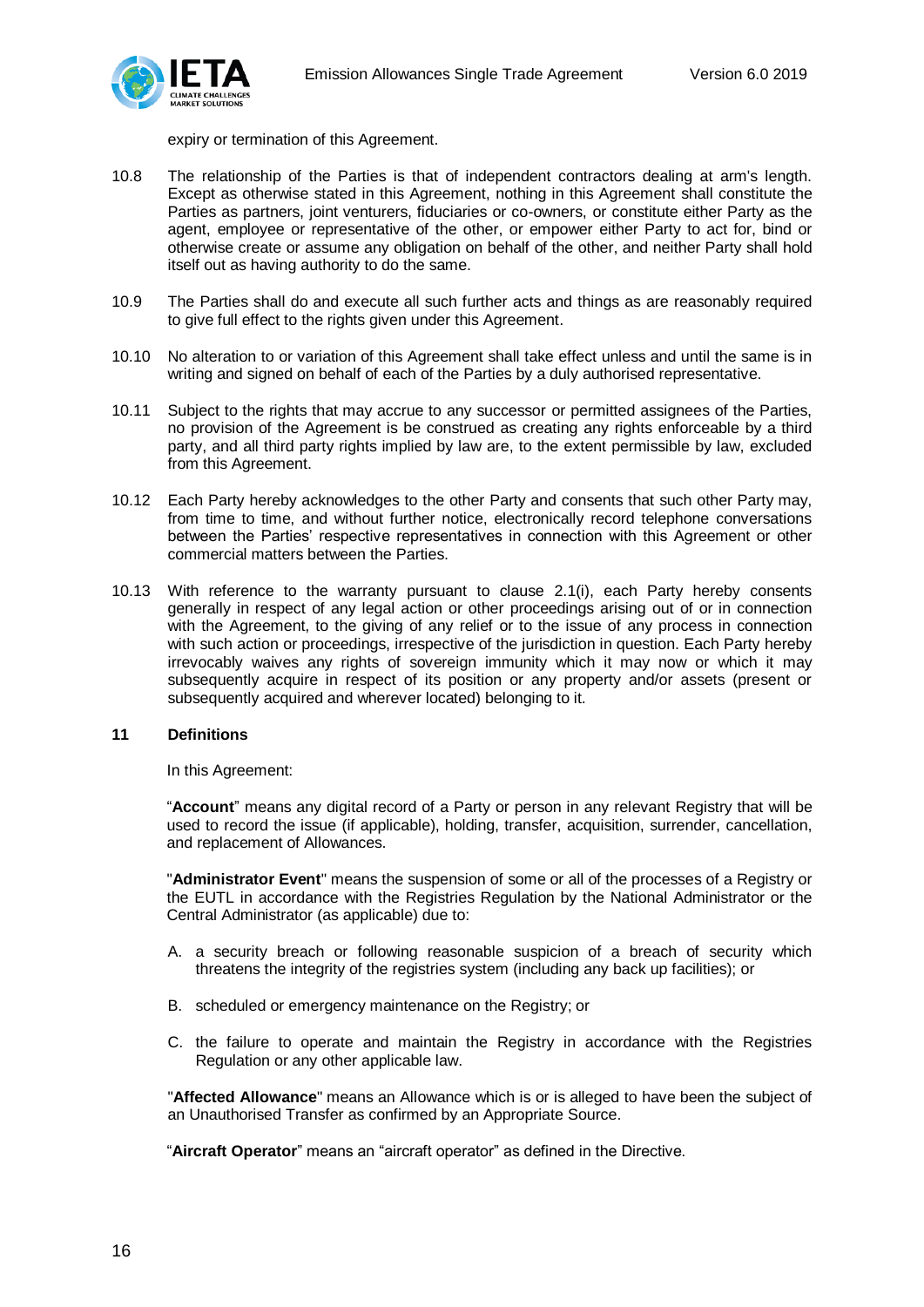

"**Allowance**" means any one or more of an EU Allowance and an Aviation EU Allowance as more fully specified in clause 3.1.

"**Allowance Price**" shall have the meaning given to it in clause 4.1.

"**Appropriate Source**" means any 'competent authority', 'registry administrator' and/or the 'Central Administrator' (as those terms are defined in the Registries Regulation), or any other authority having power pursuant to the Directive and/or the Registries Regulation to block, suspend, refuse, reject, cancel or otherwise affect the Transfer (whether in whole or in part) of Allowances, any recognised law enforcement or tax authorities of a Member State, European Anti-fraud Office of the European Commission or Europol.

"**Aviation EU Allowance**" or "**AEUA**" means a unit of account that is an "allowance" as defined in the Directive and is issued pursuant to Chapter II thereof.

"**Banking Day**" means any day (other than a Saturday or Sunday) in which commercial banks are open for general business in the jurisdictions where both the Receiving Party and the Delivering Party have their registered offices.

"**Central Administrator**" means the Relevant Authority designated to maintain the EUTL pursuant to Article 20(1) of the Directive.

"**Central European Time**" or **"CET"** means Central European Time and shall include Central European Winter Time and Central European Summer Time, as applicable.

"**Cost of Carry Amount**" means the amount calculated by applying the Cost of Carry Rate for the Cost of Carry Calculation Period to the Periodic Purchase Price multiplied by the number of Validity Period Traded Allowances Transferred, divided by 360.

"**Cost of Carry Calculation Period**" means the number of calendar days from and including the original Payment Due Date to, but excluding, the Delayed Payment Due Date.

"**Cost of Carry Rate**" means the "EUR-EONIA-OIS-COMPOUND" rate, "EONIA" being a reference rate equal to the overnight rate as calculated by the European Central Bank and appearing on Reuters Screen EONIA Page in respect of each day in the Cost of Carry Calculation Period.

"**Default Quantity**" means, in respect of a Delivery Date, the quantity equal to the positive difference between (a) the Periodic Quantity and (b) the quantity of Validity Period Traded Allowances duly and timely delivered.

"**Delayed Delivery Date**" has the meaning given to it in clause 5.4(b).

"**Delayed Payment Due Date**" has the meaning given to it in the definition of Payment Due Date.

"**Delivering Party's Account**" means the Account(s) specified by the Delivering Party in the table in clause 3.4 (including any amendment made in accordance with clause 3.7).

"**Delivering Party's Replacement Cost**" means, in respect of a failure to accept a number of Allowances with respect to a Delivery Date pursuant to clause 6.2:

(a) the positive difference, if any, between (A) the Allowance Price multiplied by the Default Quantity, and (B) the price the Delivering Party, acting in a commercially reasonable manner, does or would receive in an arm's length transaction to sell a quantity of Validity Period Traded Allowances equivalent to the Default Quantity; plus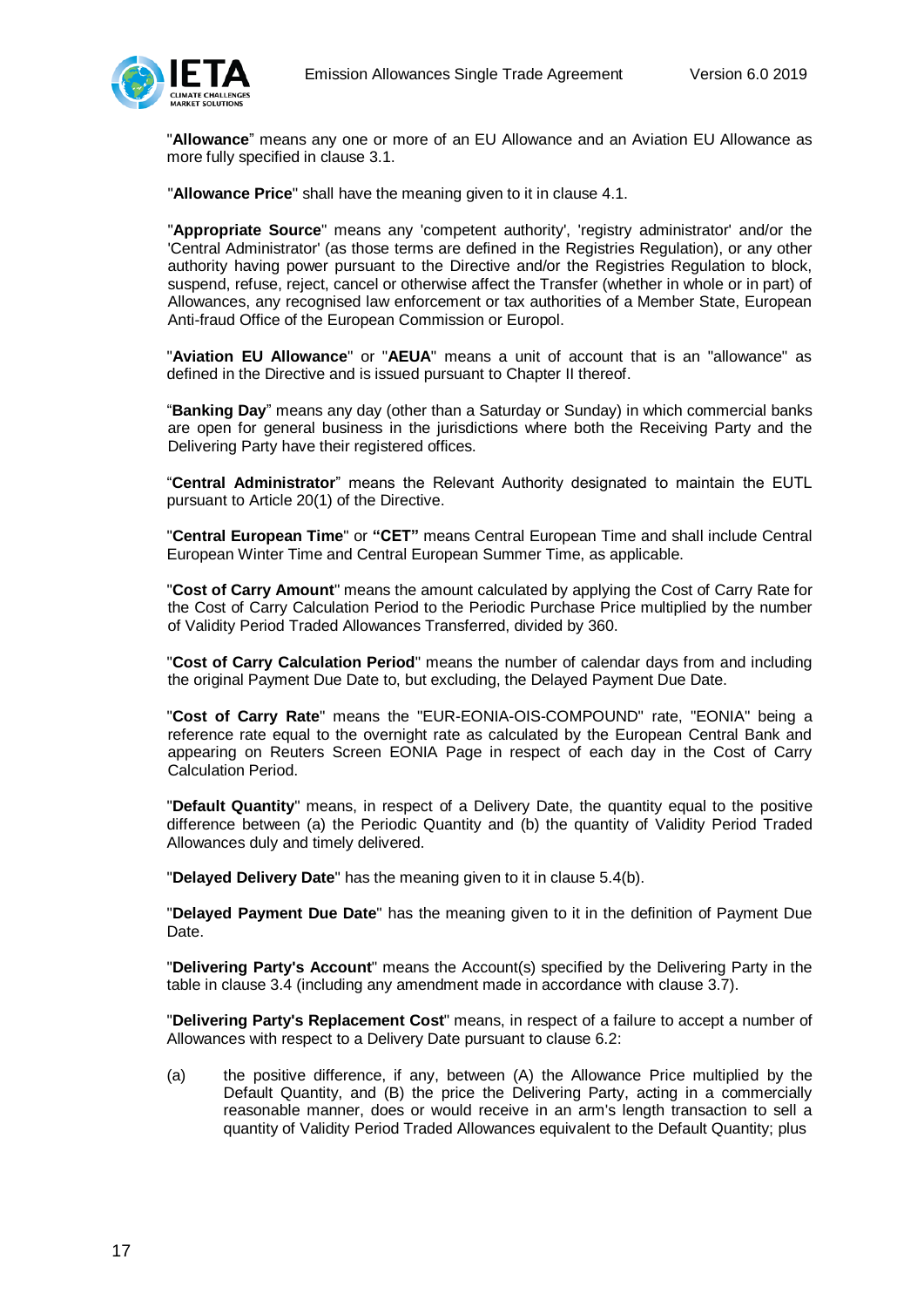

- (b) interest for the period from (and including) the relevant Delivery Date to (but excluding) the date of the written notice demanding such Delivering Party's Replacement Cost calculated on the amount determined pursuant to paragraph (a) above at the rate specified in clause 4.4; plus
- (c) the amount of such reasonable costs and expenses which the Delivering Party incurs in respect of the Default Quantity (including, without limitation, broker fees, commissions and legal fees).

"**Delivery Date**" means the date(s) specified in column (A) of the delivery schedule in clause 3.2 which corresponds to a respective Periodic Quantity in column (B) opposite that Delivery Date and subject to adjustment in accordance with clause 5.4(b).

"**Directive**" means Directive 2003/87/EC of the European Parliament and of the Council of 13 October 2003 establishing a scheme for greenhouse gas emissions allowance trading and amending Council Directive 96/61/EC, as may be amended from time to time, including by Directive (EU) 2018/410.

"**Encumbrance Loss**" means an amount reasonably determined by the Receiving Party in good faith to be its total losses and costs in connection with this Agreement including, but not limited to, any loss of bargain, cost of funding or, at the election of the Receiving Party but without duplication, loss or costs incurred as a result of its terminating, liquidating, obtaining or re-establishing any hedge or related trading position. Such amount includes losses and costs in respect of any payment already made under this Agreement prior to the delivery of the written notice by the Receiving Party and the Receiving Party's legal fees and out-of-pocket expenses.

The Parties agree that in circumstances where there has been a breach of the No Encumbrances Obligation by the Delivering Party caused by the Transfer of an Affected Allowance, the Receiving Party will be entitled to include in such amount any losses arising out of or in connection with any claim, demand, action or proceeding brought against the Receiving Party by a third party consequent upon the Transfer by the Receiving Party of an Affected Allowance Transferred to it by the Delivering Party under this Agreement.

Notwithstanding anything herein to the contrary, none of the above amounts shall include excess emissions penalty (as defined in the Directive) or any amount which the Receiving Party must pay to a third party in respect of any such penalty payable to any other party (or Relevant Authority) by that third party.

"**EU**" means the European Union, as it exists from time to time.

"**EU Allowance**" or "**EUA**" means an "allowance" as defined in the Directive.

"**EURIBOR**" means, in relation to an amount owed under this Agreement on which interest is to accrue in Euros:

- (a) the interest rate for Euro deposits for a period of one month that appears on Reuters Page EURIBOR01 (or such other screen display or service as may replace it for the purpose of displaying the interest rates for Euro deposits offered in the euro-zone) as at 11.00 a.m. (CET) on the date on which payment is due, and where the amount or any part of it remains overdue one month after the date payment is due such interest rate as appears on such page for such deposits as at such time as at the day one month after the payment is due and thereafter as at monthly intervals until the amount is no longer overdue; or
- (b) if no such interest rate appears on Reuters (or such replacement), the arithmetic mean (rounded upwards to three decimal places) of the rates per annum at which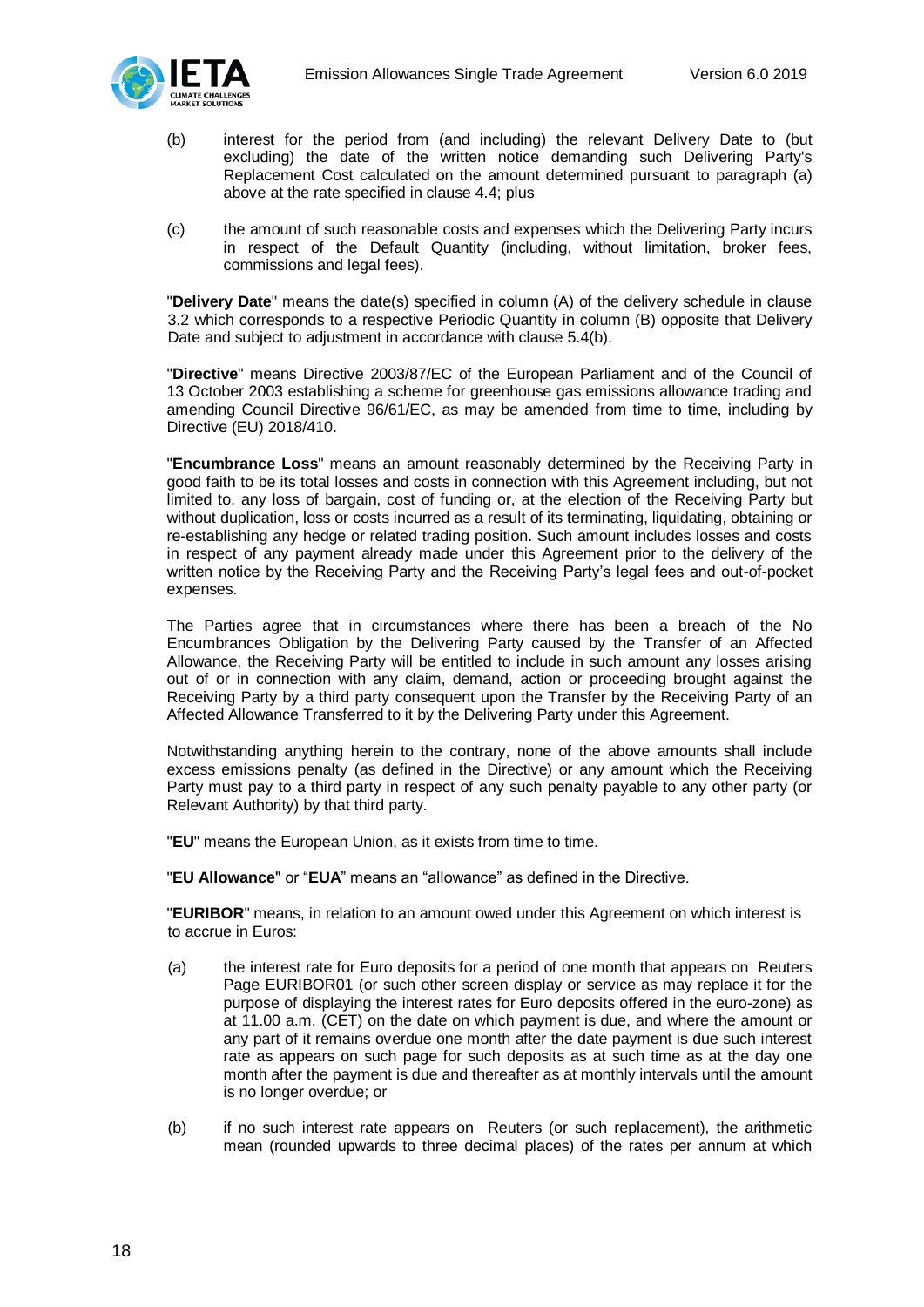

each of not less than two major banks in the Euro-zone interbank market quoted that they were offering Euro deposits in an amount comparable with that overdue amount to major banks in the Euro-zone interbank market for a period of one month as at 11.00 a.m. (CET) on the date on which payment is due or as at the day one month after the date payment is due or as at monthly intervals thereafter as the case may be.

"**Euro**" means the lawful currency of the Member States that have adopted the single currency of the EU.

"**EUTL**" or "**European Union Transaction Log**" means the independent transaction log provided for in Article 20(1) of the Directive, the operation of which is further detailed in the Registries Regulation.

"**Event of Default Loss**" means an amount that the non-defaulting Party reasonably determines in good faith to be its total losses and costs (or gain, in which case expressed as a negative number) in connection with the termination of the Agreement pursuant to clause 7, any loss of bargain, cost of funding (based on the actual costs of the non-defaulting Party, whether or not greater than market costs) or, at the election of the non-defaulting Party but without duplication, loss or cost incurred as a result of its terminating, liquidating, obtaining or re-establishing any related trading position (or any gain resulting from any of them). It includes losses and costs (or gains) in respect of any payment required to have been made and not made or non-compliance with clause 3 or 4 on or before the termination date. It does not include the non-defaulting Party's legal fees or out-of-pocket expenses. The nondefaulting Party may (but need not) determine its Event of Default Loss by reference to quotations of average relevant rates or prices from two or more leading brokers in the Allowances trading market who are independent of the Parties.

"**FM Affected Party**" has the meaning ascribed to it in clause 5.1.

"**FM Loss**" means an amount that each Party reasonably determines in good faith to be its total losses and costs (or gain, in which case expressed as a negative number) in connection with the termination of this Agreement pursuant to clause 5, any loss of bargain, cost of funding (based on the actual costs of such Party whether or not greater than market costs) or, without duplication, loss or cost incurred as a result of its terminating, liquidating, obtaining or re-establishing any related trading position (or any gain resulting from any of them). It does not include legal fees or out-of-pocket expenses. Each Party may (but need not) determine its FM Loss by reference to quotations of average relevant rates or prices from two or more leading brokers in the Allowances trading market who are independent of the Parties.

"**Force Majeure**" means the occurrence of any event or circumstance, beyond the control of the FM Affected Party, that is not a Suspension Event and that could not, after using all reasonable efforts, be overcome and which makes it impossible for the FM Affected Party to either (i) where the Delivering Party, to deliver the Validity Period Traded Allowances from the Delivering Party's Account specified in clause 3.4 or (ii) where the Receiving Party, to accept the Validity Period Traded Allowances into the Receiving Party's Account specified in clause 3.4, in accordance with the Trading System. The inability of a Party to perform a relevant delivery or acceptance obligation as a result of it having insufficient Validity Period Traded Allowances in any relevant Account (whether caused by the low or non-allocation of Allowances from a Member State or non-Member State or the failure of that Party to procure sufficient Allowances to meet its delivery obligations) shall not constitute a Force Majeure; provided, however, that this is not an exhaustive list of events which will not constitute a Force Majeure and is provided for the avoidance of doubt only.

## "**Long Stop Date**" means:

A. from (and including) 1 May 2021 to (and including) 31 December 2022: 1 June 2024;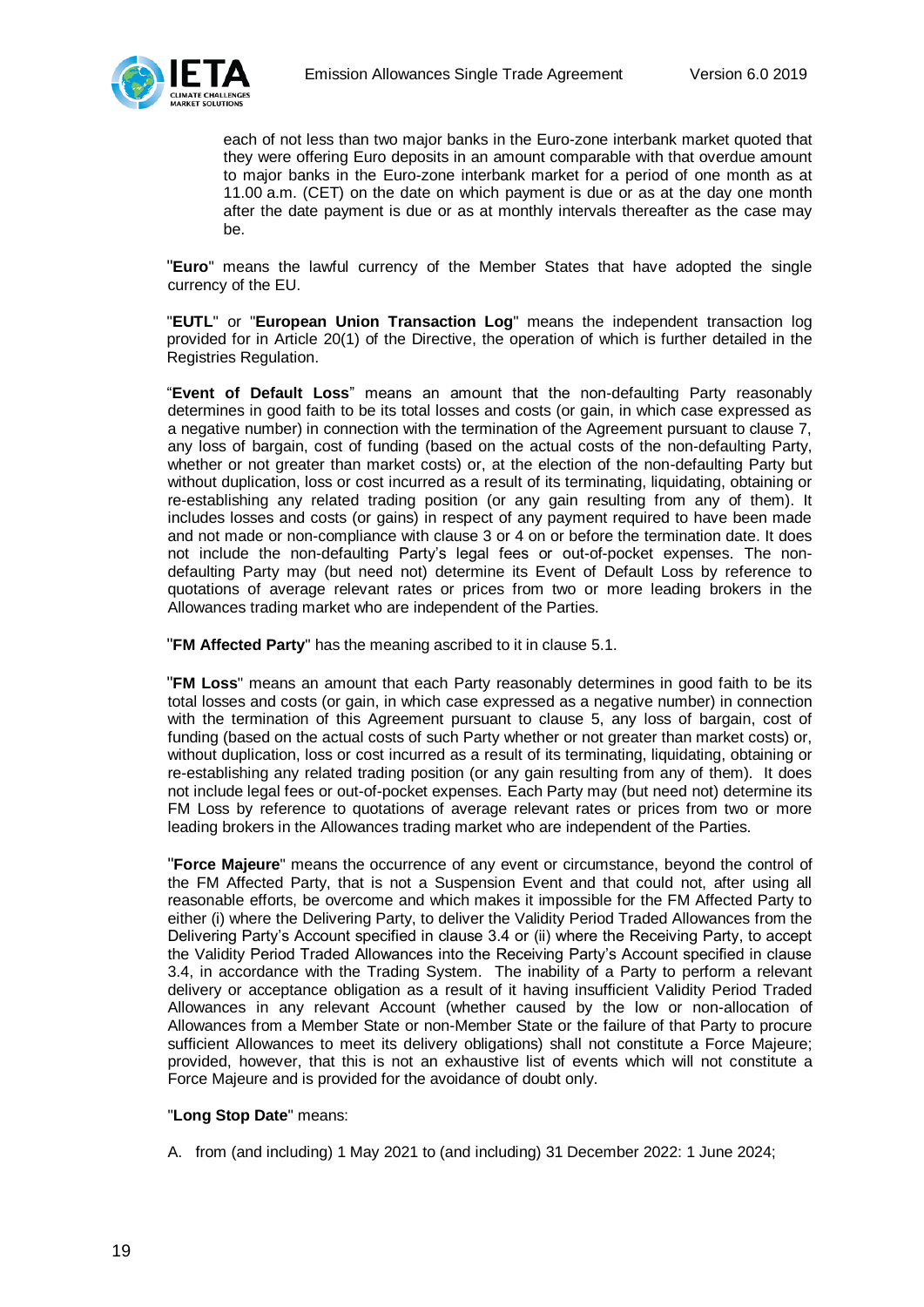

- B. from (and including) 1 January 2023 to (and including) 31 December 2024: 1 June 2026;
- C. from (and including) 1 January 2025 to (and including) 31 December 2026: 1 June 2028;
- D. from (and including) 1 January 2027 to (and including ) 31 December 2028: 1 June 2030;
- E. from (and including) 1 January 2029 to (and including) the twenty-fifth (25th) calendar day of the month in which the Validity Period Reconciliation Deadline is scheduled to occur: the twenty-fifth (25th) calendar day of the month in which the Validity Period Reconciliation Deadline is scheduled to occur.

"**Member State**" means any one of the signatories to the treaties establishing the European Union from time to time.

"**National Administrator**" means the entity responsible for managing, on behalf of a Member State, a set of user accounts under the jurisdiction of a Member State in the Union Registry as designated in accordance with Article 8 of the Registries Regulation.

"**Operator**" means an "operator" as defined in the Directive.

"**Original Affected Party**" means the person from whose Account the Unauthorised Transfer of the relevant Affected Allowance occurred.

"**Other Amounts Owing**" means any or all amounts owing (whether or not matured, invoiced or due as primary obligor or surety) from the Receiving Party or the Delivering Party (as the case may be) under any other agreements between them relating to the sale and purchase of Allowances.

"**Other Taxes**" has the meaning ascribed to it in clause 4.2.

"**Party**" means one or other of the parties to the Agreement and "**Parties**" is to be construed accordingly.

"**Payment Due Date**" has the meaning given to it in clause 4.3, subject to the provisions of clause 5 in which case the Payment Due Date shall be measured accordingly from the Delayed Delivery Date (such Payment Due Date being the "**Delayed Payment Due Date**").

"**Periodic Purchase Price**" has the meaning ascribed to it in clause 4.1.

"**Periodic Quantity**" means, with respect to a Delivery Date, the number of Allowances specified in column (B) of the delivery schedule in clause 3.2.

"**Receiving Party's Account**" means the Account(s) specified by the Receiving Party in the table in clause 3.4 (including any amendment made in accordance with clause 3.7).

"**Receiving Party's Replacement Cost**" means, in respect of a failure to Transfer a number of Allowances with respect to a Delivery Date pursuant to clause 6.1:

- (a) the positive difference, if any, between (A) the price the Receiving Party, acting in a commercially reasonable manner, does or would pay in an arm's length transaction for an equivalent quantity of Validity Period Traded Allowances to replace the Default Quantity, and (B) the Allowance Price multiplied by the Default Quantity; plus
- (b) interest for the period from (and including) the relevant Delivery Date to (but excluding) the date of the written notice demanding such Receiving Party's Replacement Cost calculated on the amount determined pursuant to paragraph (a) above at the rate specified in clause 4.4; plus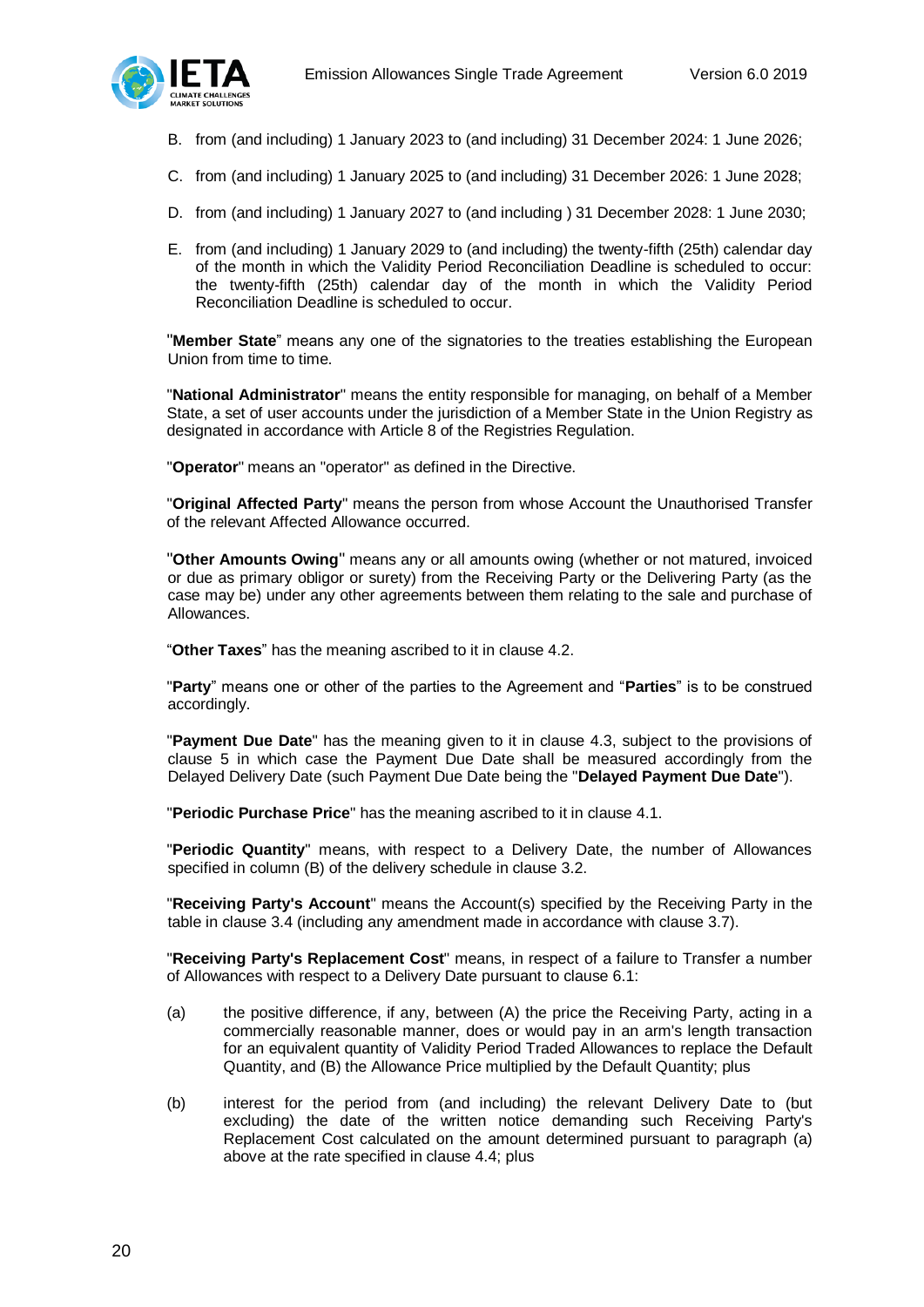

(c) the amount of such reasonable costs and expenses which the Receiving Party incurs in respect of the Default Quantity (including, without limitation, broker fees, commissions and legal fees).

"**Reconciliation Deadline**" means 30 April of any calendar year in relation to the immediately preceding calendar year, or as otherwise specified in the Trading System Rules.

"**Registries Regulation**" means the Commission Regulation (EU) No. 389/2013 of 2 May 2013 establishing a Union Registry pursuant to the Directive 2003/87/EC of the European Parliament and of the Council, Decisions No. 280/2004/EC and No. 406/2009/EC of the European Parliament and of the Council and repealing Commission Regulations (EU) No. 920/2010 and No. 1193/2011, as may be amended from time to time, including by Commission Delegated Regulation (EU) 2015/1844 and Commission Regulation (EU) 2018/208.

"**Registry**" means the registry established by a Member State or the EU pursuant to the Directive or the Registries Regulation, in order to ensure the accurate accounting of the issue, holding, transfer, acquisition, surrender, cancellation and replacement of Allowances. For the avoidance of doubt, references to a Registry shall include (i) the Union Registry and (ii) collectively the Accounts and all other accounts within the Union Registry that are under the jurisdiction of a single National Administrator designated by a Member State. In the case of (ii), such Accounts and other accounts will together be deemed, for the purposes of this Agreement, to be a Registry for that Member State.

"**Registry Operation**" means, other than by reason of the occurrence of an Administrator Event:

- A. the continuing functioning of the Relevant Registry;
- B. the continuing functioning of the EUTL; and/or
- C. the establishment of and continuing functioning of the link between each of the Relevant Registry and the EUTL, as applicable.

"**Relevant Authority**" means the body established by a Member State or non-Member State from time to time to administer the Trading System in its jurisdiction.

"**Relevant Registry**" means a Registry through which either Party is obliged to perform a Transfer or acceptance obligation under and in accordance with this Agreement. Where a Party specifies more than one Registry for Transfer or acceptance purposes, the Relevant Registry shall be identified in accordance with clause 3.3.

"**Required Authorisations**" means all governmental and other licences, authorisations, permits, consents, contracts and other approvals (if any) that are required to enable a Party to fulfil any of its obligations under this Agreement.

"**Suspension Event**" A Suspension Event occurs when, on any date, a Party to the Agreement is unable to perform its Transfer or acceptance obligations under and in accordance with this Agreement through a Relevant Registry as a result of the application of any of the following:

- A. an absence of Registry Operation; or
- B. the occurrence of an Administrator Event.

"**Trading System**" means the system of transferring Allowances between either or both of (a) persons within the EU and (b) persons in third countries, in either case as recognized in